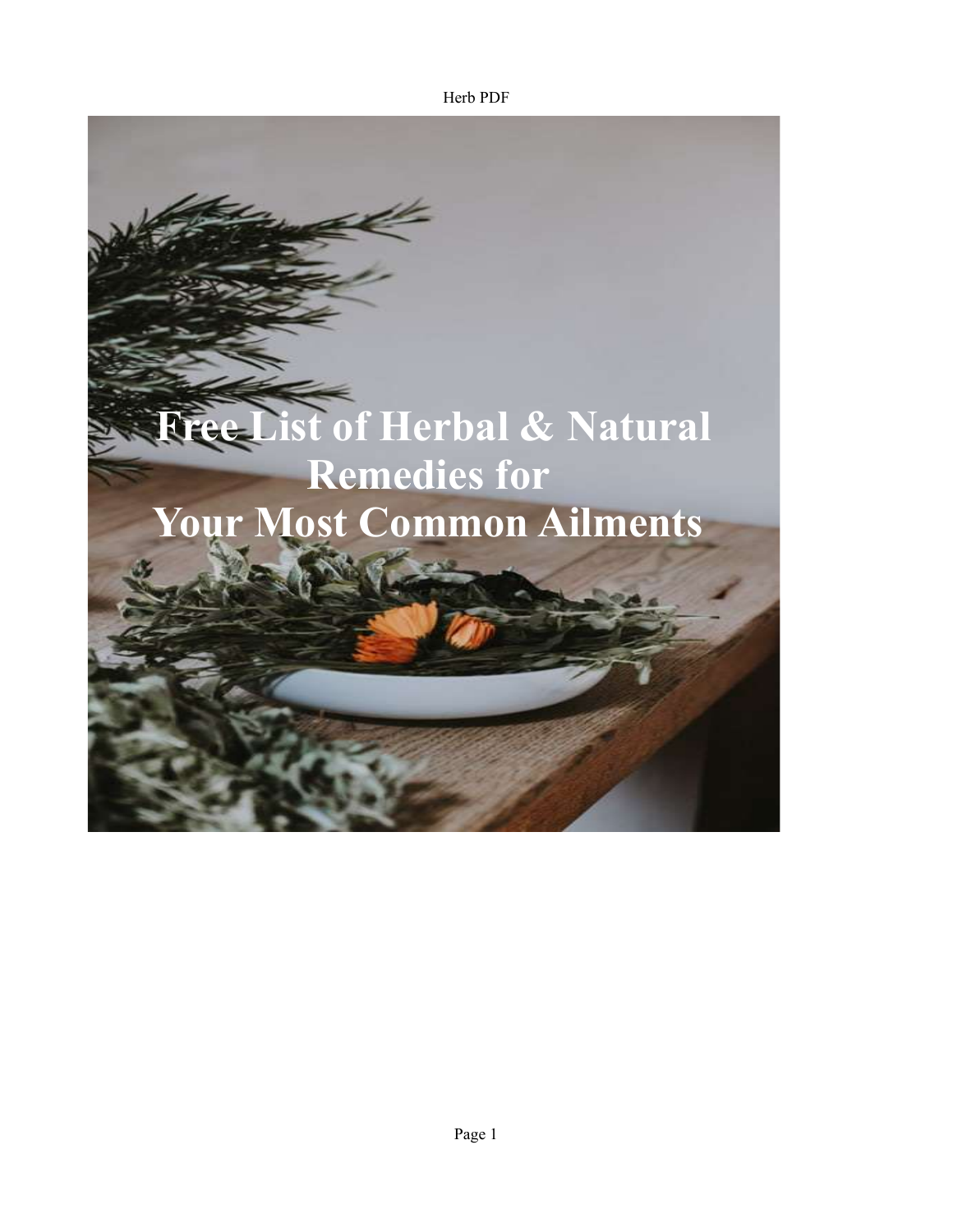Disclaimer: The Author is Not a Doctor and has found the information contained in this PDF from many different sources and websites along the internet. The Information Within This PDF is for Enjoyment Only. You should always consult a physician before using any of the herbs or remedies found within. Before trying any herbal remedy the reader is recommended to try a small quantity first to establish whether there are any adverse or allergic reactions to the herb. Again, These pages are for your Enjoyment only and to start you on a Journey of Learning and Awareness. This is not meant to replace professional medical advice and guidance. The Author cannot be held liable nor responsible for misuse or inappropriate use of the information within. The use of any herb or derivative is entirely at the reader's own risk. Always Consult A Physician. Enjoy Your Journey into Mother Nature.

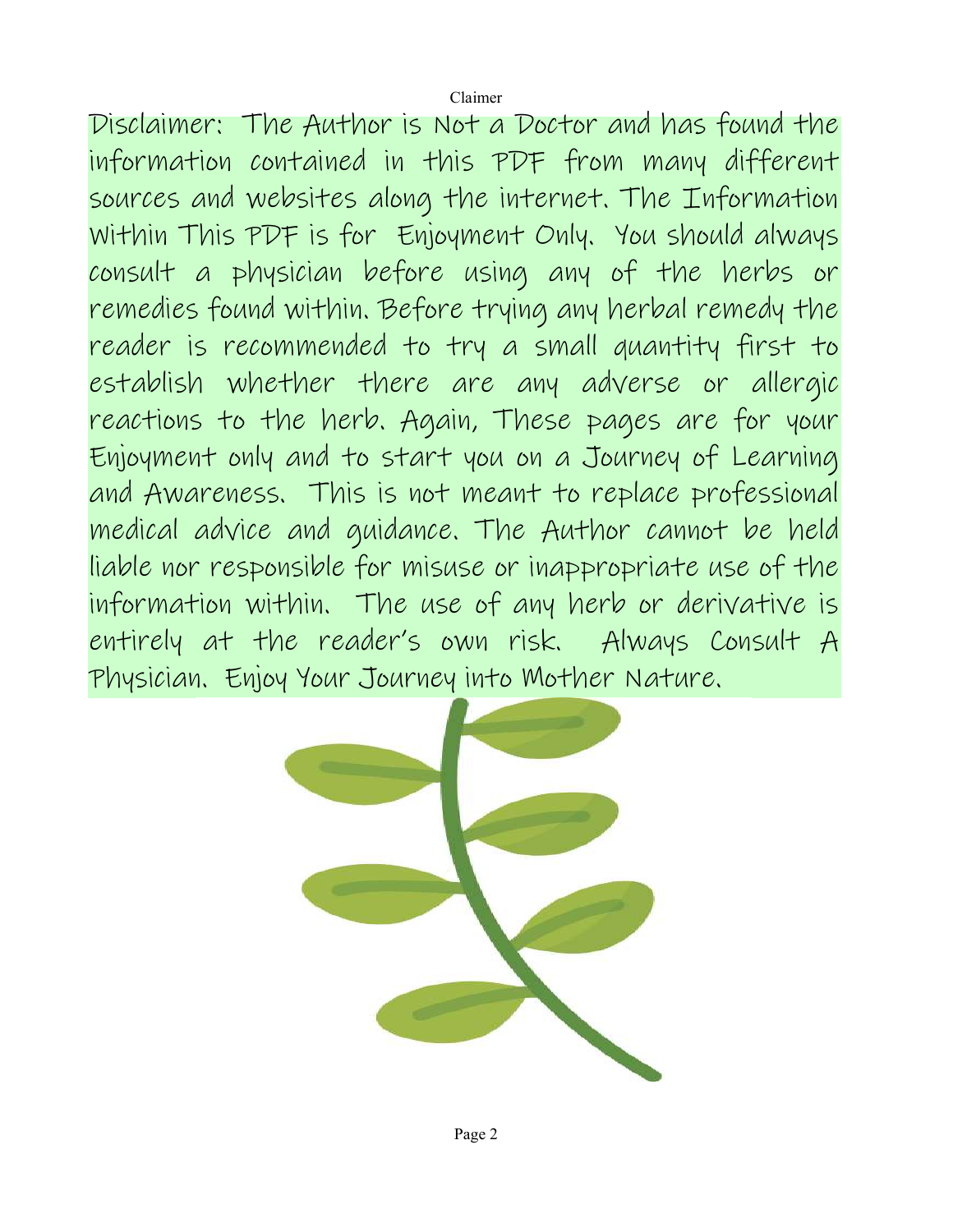| <b>Ailment/Uses</b>        | <b>Herbs</b>                                                                                                                                                                                                              |
|----------------------------|---------------------------------------------------------------------------------------------------------------------------------------------------------------------------------------------------------------------------|
|                            |                                                                                                                                                                                                                           |
| Acne                       | Aloe Vera, Basil, Bee Balm,<br>Calendula, Chamomile, Cornflower,<br>Dandelion, Evening Primrose,<br>Feverfew, Geranium,<br>Goldenseal, Green Tea, Hibiscus,<br>Lavender, Lemongrass, Periwinkle,<br><b>Violet, Yarrow</b> |
| <b>Age Spots</b>           | Aloe Vera, Apple Cider Vinegar,<br>Buttermilk, Honey, Onion, Yogurt                                                                                                                                                       |
| <b>After Shave</b>         | Aloe Vera, Sage                                                                                                                                                                                                           |
| <b>Alertness</b>           | Ashwagandha, Ginkgo, Ginseng,<br>Gotu Kola, Lemon Balm, Rosemary,<br>Sage, Turmeric                                                                                                                                       |
| <b>Allergic Reactions</b>  | Aloe Vera, Butterbur, Bromelain                                                                                                                                                                                           |
| <b>Allergies</b>           | Evening Primrose, Ginkgo, Goldenrod                                                                                                                                                                                       |
| <b>Alzheimer's Disease</b> | Broccoli, Ginkgo, Sage                                                                                                                                                                                                    |
| Antiseptic                 | Bee Balm, Calendula, Cornflower,<br>Eucalyptus, Goldenrod, Grapefruit<br>Seed Extract, Hibiscus, Lavender,<br>Sage, St. John's Wort, Tea Tree Oil,<br><b>Thyme, Witch Hazel</b>                                           |
| <b>Anti-Aging</b>          | Aloe Vera, Ashwagandha, Broccoli,<br>Ginkgo, Ginseng, Gotu Kola, Green<br>Tea, Hibiscus, Turmeric                                                                                                                         |
| <b>Anti-Bacterial</b>      | Bee Balm, Clove, Echinacea,<br>Eucalyptus, Garlic, Ginger,<br>Goldenseal, Green Tea, Honey,<br>Lavender Lemon Balm, Oregano                                                                                               |
| Antiperspirant             | Sage                                                                                                                                                                                                                      |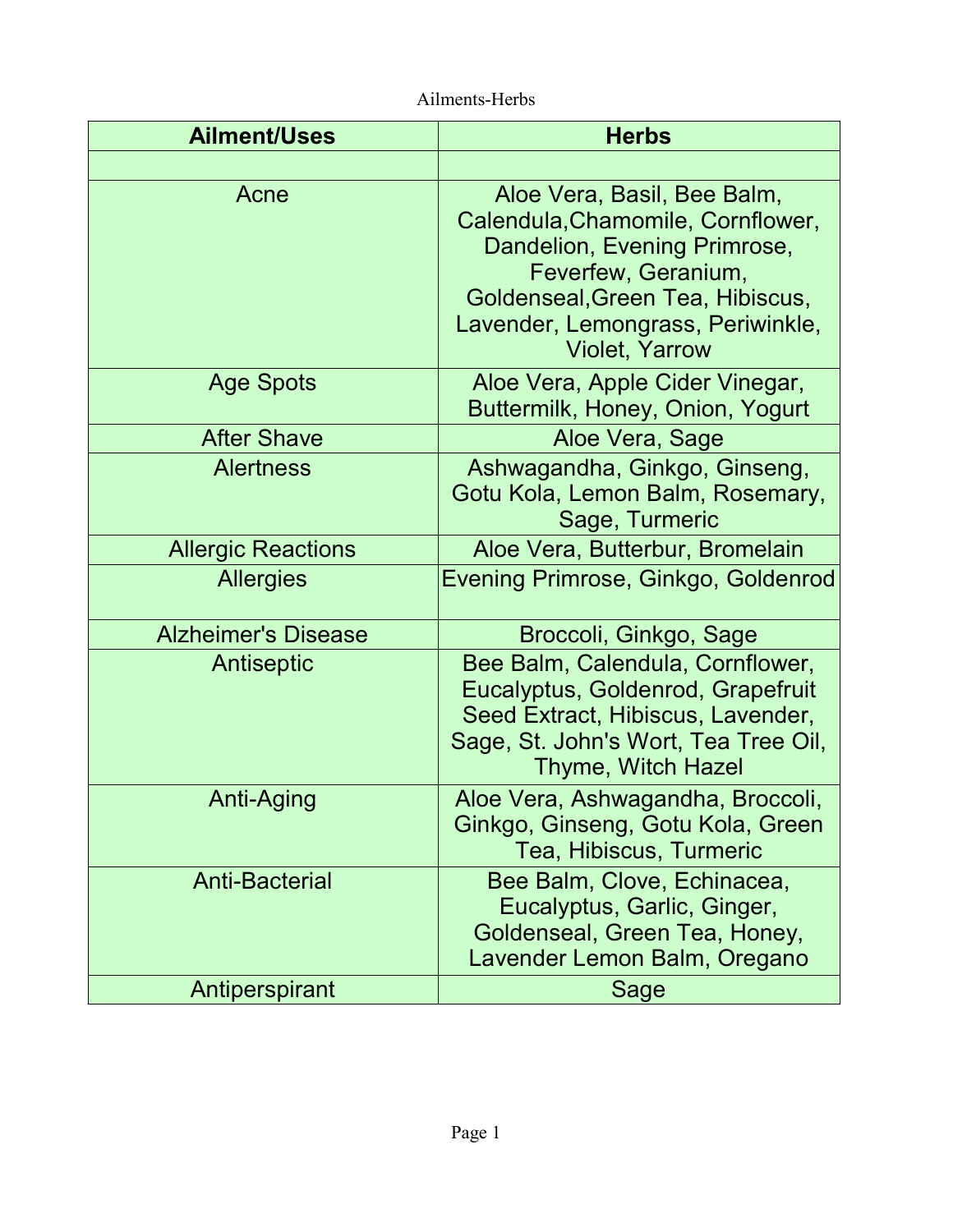| <b>Anti-Viral</b>           | Aloe Vera, Basil, Dandelion,<br>Echinacea, Elderberries, Fennel,<br>Garlic, Ginger, Ginseng, Green Tea,<br>Lemon Balm, Licorice, Oregano,<br>Peppermint, Rosemary, Sage, St.<br>John's Wort |
|-----------------------------|---------------------------------------------------------------------------------------------------------------------------------------------------------------------------------------------|
| Anxiety                     | Ashwagandha, Basil, Bee Balm,<br>Chamomile, Hyssop, Lavender,<br>Lemon Balm, Poppy, Purple Passion<br>Flower, St. John's Wort, Valerian                                                     |
| Aphrodisiac                 | Fenugreek, Ginkgo, Ginseng, Maca,<br><b>Pistachio Nuts, Saffron</b>                                                                                                                         |
| <b>Appetite Stimulant</b>   | Bee Balm, Mint, Lavender, Tarragon,<br>Thyme, Yarrow                                                                                                                                        |
| <b>Appetite Suppressant</b> | Beans, Cambogia, Coffee, Fennel,<br>Fenugreek, Garcinia, Glucomannan,<br><b>Green Tea</b>                                                                                                   |
| Aromatherapy                | Bee Balm, Angelica, Chamomile,<br>Lavender, Lemongrass                                                                                                                                      |
| <b>Arterial Disease</b>     | Evening Primrose, Garlic, Ginkgo,<br>Goldenrod, Hawthorn                                                                                                                                    |
| <b>Arthritis</b>            | Aloe Vera, Angelica, Boswellia,<br>Broccoli, Cat's Claw, Eucalyptus,<br>Feverfew, Ginger, Goldenrod, Green<br>Tea, Lavender, Mint, St. John's Wort,<br><b>Thunder God Vine, Turmeric</b>    |
| Asthma                      | Aloe Vera, Chamomile, Echinacea,<br>Eucalyptus, Evening Primrose,<br>Feverfew, Ginger, Ginkgo, Honey,<br>Licorice Root, Lobelia, Pine, Plantain,<br>Marjoram, Turmeric, Valerian            |
| Astringent                  | Blackberry Root, Green Tea,<br>Geranium, Witch Hazel, Yarrow                                                                                                                                |
| <b>Atherosclerosis</b>      | Artichoke Extract, Garlic, Ginkgo,<br><b>Hawthorn</b>                                                                                                                                       |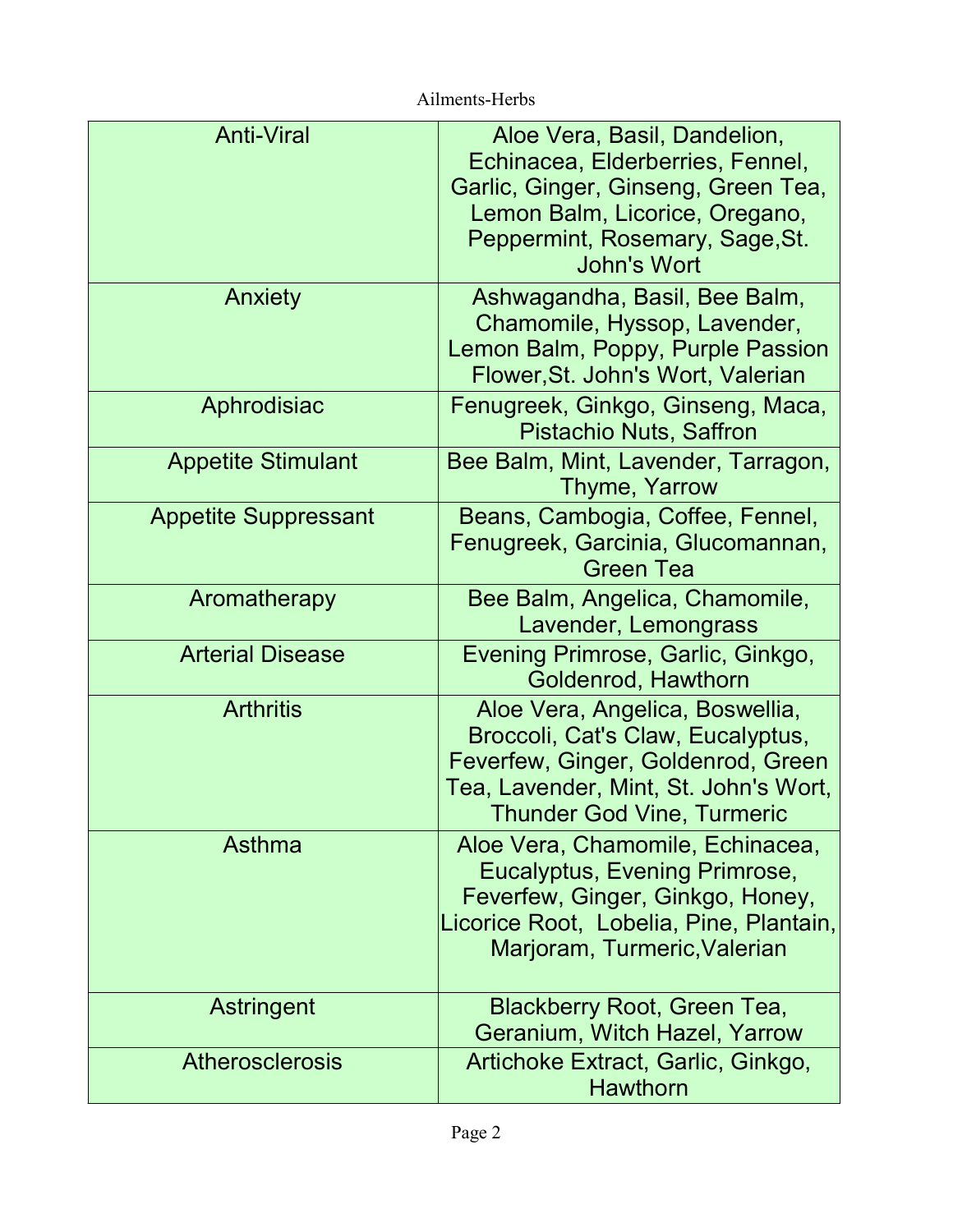| <b>Athlete's Foot</b>             | Aloe Vera, Calendula, Garlic,<br>Goldenseal, Lavender, Lemongrass,                                                                                                   |
|-----------------------------------|----------------------------------------------------------------------------------------------------------------------------------------------------------------------|
|                                   | Oregano, Thyme, Turmeric, Vinegar                                                                                                                                    |
| <b>Attention Deficit Disorder</b> | Brahmi, Ginseng, Gotu Kola, Green<br>Oats, Pine Bark, Valerian                                                                                                       |
| <b>Back Pain</b>                  | Eucalyptus, Lavender, St. John's Wort                                                                                                                                |
| <b>Bed Wetting</b>                | Valerian                                                                                                                                                             |
| <b>Bee Stings</b>                 | Aloe Vera, Bee Balm, Calendula,<br>Dandelion, Lavender, Parsley,<br>Plantain, Savory, Tea Tree Oil                                                                   |
| <b>Bladder Infections</b>         | Cranberry, Garlic, Goldenrod,<br>Horsetail, Hydrangea, Oregon Grape<br>Root, Parsley, Uva Ursi                                                                       |
| <b>Bleeding</b>                   | Black Tea, Cayenne, Green Tea,<br>Periwinkle, Witch Hazel, Yarrow                                                                                                    |
| <b>Blisters</b>                   | Aloe Vera, Apple Cider Vinegar,<br>Calendula, Lavender, Plantain                                                                                                     |
| <b>Bloating</b>                   | Anise, Bee Balm, Caraway,<br>Chamomile Tea, Coriander, Evening,<br>Fennel, Oregano, Peppermint Tea,<br>Primrose, Turmeric, Uva Ursi                                  |
| <b>Blood Circulation Increase</b> | Bacopa, Black Pepper, Cayenne,<br>Chickweed, Ginger, Ginkgo, Gotu<br>Kola, Hawthorn, Periwinkle                                                                      |
| <b>Blood Oxygen Increase</b>      | Oregano, Peppermint, Periwinkle,<br><b>Turmeric</b>                                                                                                                  |
| <b>Blood Pressure Lower</b>       | Basil, Cardamom, Cat's Claw, Celery<br>Seed, Chervil, Chives, Cinnamon,<br>Flax Seed, Garlic, Ginger, Green Tea,<br>Hawthorn, Onion, Periwinkle, Tomato,<br>Valerian |
| <b>Blood Purifier</b>             | Beetroot, Broccoli, Echinacea, Fresh<br>Fruits, Green Leafy Vegetables,<br>Jaggery, Lemon, Turmeric, Water                                                           |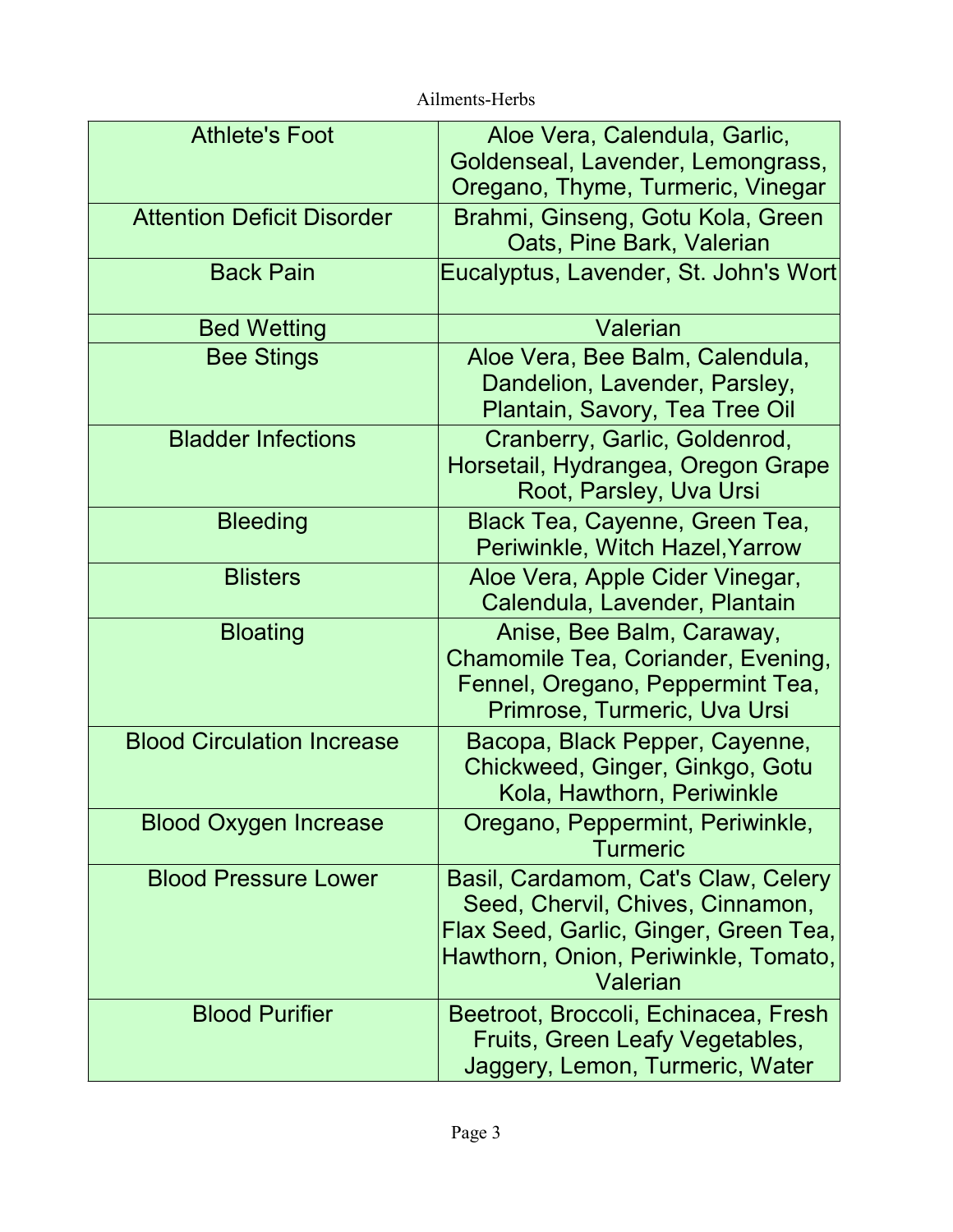| <b>Blood Sugar Normalizer</b>         | Aloe Vera, Beans, Bitter Melon,<br>Cinnamon, Fenugreek, Ginseng,<br>Green Tea, Milk Thistle, Plantain,<br><b>Psyllium</b>                                          |
|---------------------------------------|--------------------------------------------------------------------------------------------------------------------------------------------------------------------|
| <b>Blood Thinner</b>                  | Cayenne Pepper, Cinnamon, Garlic,<br><b>Ginger, Turmeric</b>                                                                                                       |
| <b>Boils</b>                          | Castor Oil, Epson Salt, Eucalyptus,<br>Neem Oil, Plantain, Tea Tree Oil,<br><b>Turmeric</b>                                                                        |
| <b>Bowels – Inflammatory Disease</b>  | Ashwagandha, Green Tea, Turmeric                                                                                                                                   |
| <b>Breath Freshener</b>               | Anise, Cinnamon, Coriander, Fennel,<br>Lavender, Mint, Parsley                                                                                                     |
| <b>Breast – Increase Mothers Milk</b> | Brewer's Yeast, Cinnamon, Cumin,<br>Dill, Fennel, Fenugreek, Garlic,<br><b>Ginger, Milk Thistle</b>                                                                |
| <b>Bronchitis</b>                     | Basil, Borage, Chamomile,<br>Eucalyptus, Hyssop, Lobelia, Myrrh,<br>Oregano, Peppermint, Plantain,<br>Poppy, Rosemary, St. John's Wort,<br>Tea Tree, Thyme, Violet |
| <b>Bruises</b>                        | Bay, Borage, Calendula, Caraway,<br>Cornflower, Feverfew, Hydrangea,<br>Hyssop, Lavender, Plantain, Sage, St.<br><b>John's Wort, Rosemary</b>                      |
| <b>Burns</b>                          | Aloe Vera, Arnica Montana,<br>Calendula, Chamomile, Echinacea,<br>Eucalyptus, Honey, Hydrangea,<br>Lavender, Onion, Plantain, St. John's<br>Wort, Yarrow           |
| <b>Calluses</b>                       | <b>Dandelion</b>                                                                                                                                                   |
| <b>Canker Sores</b>                   | Alum Powder, Baking Soda,<br>Goldenseal, Honey, Lavender, Salt<br>Water                                                                                            |
| <b>Cardiovascular Disease</b>         | Ginkgo, Green Tea                                                                                                                                                  |
| <b>Cellulite</b>                      | Fennel                                                                                                                                                             |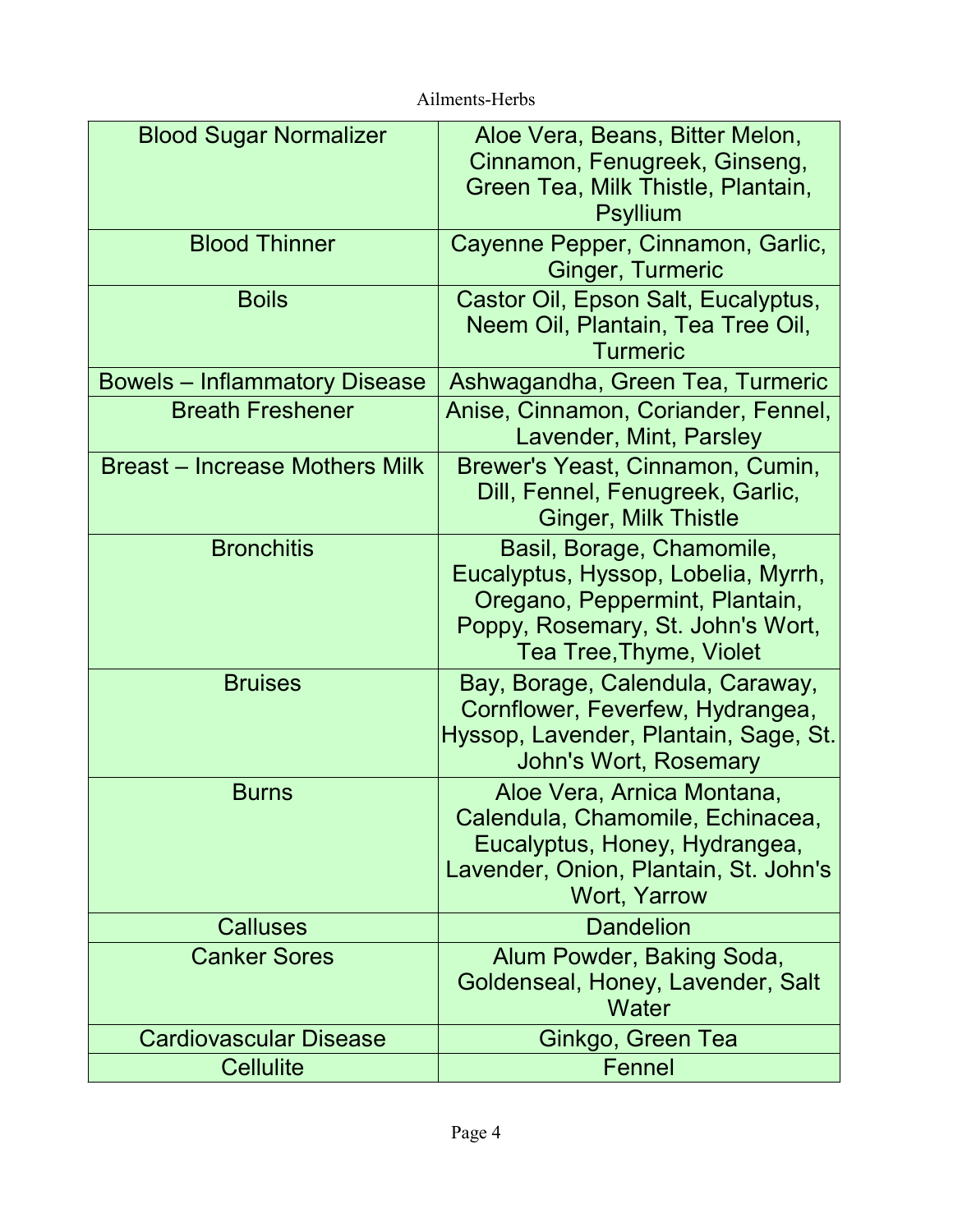| Cerebral Vein & Artery Dilator | <b>Periwinkle</b>                                                                                                                                                                                                                                |
|--------------------------------|--------------------------------------------------------------------------------------------------------------------------------------------------------------------------------------------------------------------------------------------------|
| <b>Chicken Pox</b>             | Calendula, Lantana                                                                                                                                                                                                                               |
| <b>Cholesterol Lower</b>       | Beans, Evening Primrose, Garlic,<br>Lemongrass, Onion, Tomato                                                                                                                                                                                    |
| <b>Circulatory Problems</b>    | Black Pepper, Cinnamon, Cyrus,<br>Evening Primrose, Lavender,<br>Lemongrass, Rose, Rosemary,<br>Thyme                                                                                                                                            |
| <b>Cirrhosis</b>               | Aloe Vera, Dandelion, Evening<br><b>Primrose, Milk Thistle</b>                                                                                                                                                                                   |
| Cold                           | Angelica, Anise, Bee Balm, Cayenne,<br>Chamomile, Echinacea, Eucalyptus,<br>Feverfew, Garlic, Ginger, Goldenrod,<br>Ground Ivy, Honey, Horehound,<br>Lantana, Lavender, Marjoram,<br>Plantain, Poppy, Radish, Rosemary,<br><b>Violet, Yarrow</b> |
| <b>Cold Sores</b>              | Aloe Vera, Bee Balm, Echinacea,<br>Green Tea, Hyssop, Lavender, Lemon<br>Balm, Licorice Root, Peppermint, Uva<br>Ursi, Witch Hazel                                                                                                               |
| <b>Colic</b>                   | Bee Balm, Caraway, Catnip,<br>Chamomile, Dill, Fennel, Garlic,<br>Ground Ivy, Lovage, Mint, Savory,<br><b>1999 - Valerian</b>                                                                                                                    |
| <b>Colitis</b>                 | <b>Aloe Vera</b>                                                                                                                                                                                                                                 |
| <b>Congestion</b>              | Aloe Vera, Angelica, Anise, Bee Balm,<br>Borage, Chamomile, Eucalyptus,<br>Garlic, Ginseng, Goldenseal, Ground<br>Ivy, Horehound, Lobelia, Marjoram,<br>Periwinkle, Plantain, Poppy,<br>Rosemary                                                 |
| Conjunctivitis                 | Aloe Vera, Chamomile, Goldenrod,<br>Goldenseal, Plantain Leaf                                                                                                                                                                                    |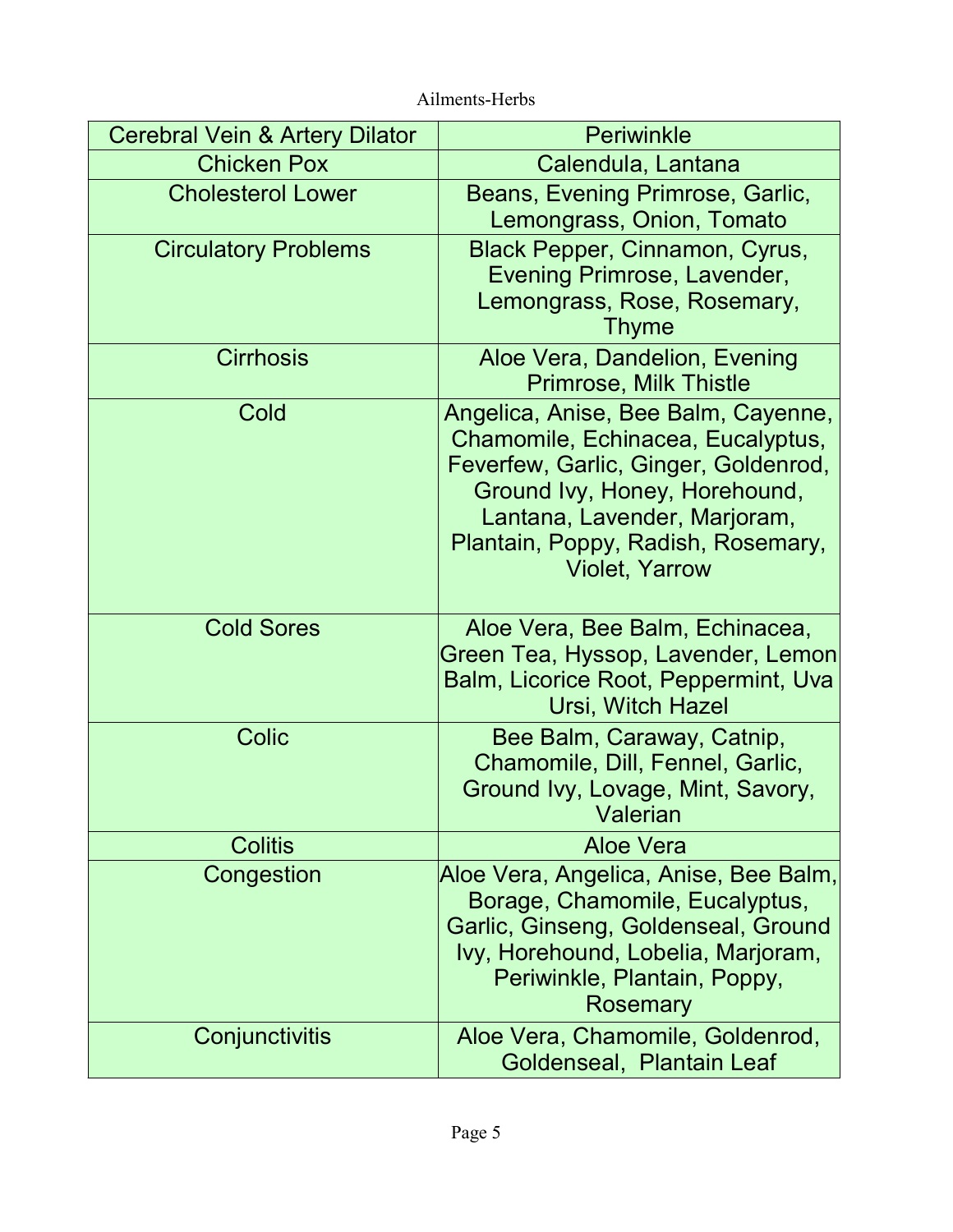| Constipation       | Basil, Chicory, Dandelion, Fennel,<br>Violet                                                                                                                                                                                |
|--------------------|-----------------------------------------------------------------------------------------------------------------------------------------------------------------------------------------------------------------------------|
| Cough              | Angelica, Anise, Bee Balm, Borage,<br>Echinacea, Garlic, Ginger, Ginseng,<br>Honey, Horehound, Lantana, Lobelia,<br>Marjoram, Oregano, Plantain, Poppy,<br>Radish, St. John's Wort, Thyme,<br><b>Violet</b>                 |
| Cuts               | Aloe Vera, Bee Balm, Calendula,<br>Coconut Oil, Cornflower, Garlic,<br>Goldenrod, Goldenseal, Green Tea,<br>Hyssop, Lantana, Lemon Balm,<br>Lemongrass, Lavender, Onion,<br>Oxalis, Plantain, Turmeric, Uva Ursi,<br>Yarrow |
| <b>Cystitis</b>    | Cedarwood, Chamomile, Garlic,<br>Green Tea, Ground Ivy, Plantain, Uva<br>Ursi                                                                                                                                               |
| <b>Dandruff</b>    | Aloe Vera, Apple Cider Vinegar,<br>Cedarwood, Mint, Lavender,<br>Rosemary                                                                                                                                                   |
| <b>Delusions</b>   | <b>Valerian</b>                                                                                                                                                                                                             |
| <b>Dementia</b>    | Ginseng, Ginkgo, Holy Basil, Turmeric                                                                                                                                                                                       |
| <b>Depression</b>  | Basil, Bergamont, Black Pepper,<br>Borage, Chamomile, Clary Sage,<br>Evening Primrose, Jasmine, Juniper,<br>Lavender, Periwinkle, Rosemary, St.<br>John's Wort, Thyme, Valerian                                             |
| <b>Dermatitis</b>  | Aloe Vera, Apple Cider Vinegar,<br>Honey, Periwinkle, Tea Tree Oil                                                                                                                                                          |
| <b>Detoxifier</b>  | Aloe Vera, Cilantro, Dandelion,<br>Ground Ivy, Milk Thistle, Plantain, Red<br><b>Clover, Turmeric</b>                                                                                                                       |
| <b>Diaper Rash</b> | Aloe Vera, Baking soda, Calendula,<br>Coconut Oil, Lavender, Plantain                                                                                                                                                       |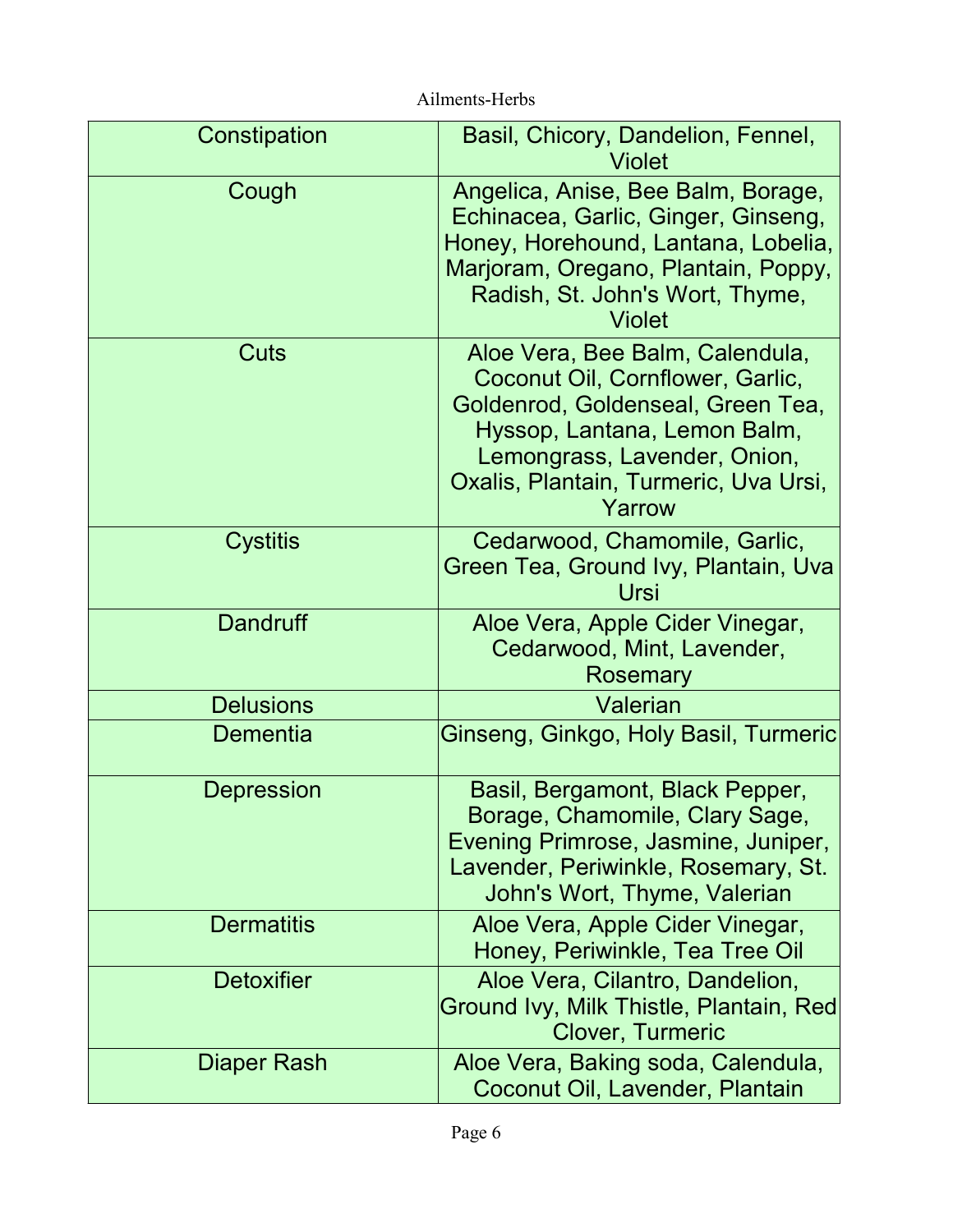| <b>Diarrhea</b>        | Borage, Chamomile, Eucalyptus,<br>Goldenseal, Ground Ivy, Plantain, St.<br>John's Wort, Savory, Thyme, Uva<br>Ursi, Valerian, Yarrow                                                                                                                                                                                                                                                                                                                                                            |
|------------------------|-------------------------------------------------------------------------------------------------------------------------------------------------------------------------------------------------------------------------------------------------------------------------------------------------------------------------------------------------------------------------------------------------------------------------------------------------------------------------------------------------|
| <b>Diet Aide</b>       | Cardamom, Cayenne Pepper,<br>Cinnamon, Cumin, Fennel, Ginger,<br><b>Rosemary, Turmeric</b>                                                                                                                                                                                                                                                                                                                                                                                                      |
| <b>Digestion</b>       | Aloe Vera, Angelica, Anise, Basil, Bee<br>Balm, Bergamot, Black Pepper,<br>Caraway, Catnip, Cayenne,<br>Chamomile, Chervil, Chicory,<br>Cinnamon, Coriander, Dandelion, Dill,<br>Fennel, Feverfew, Geranium, Ginger,<br>Goldenrod, Goldenseal, Green Tea,<br>Ground Ivy, Hyssop, Lantana,<br>Lavender, Lemon Grass, Lovage,<br>Marjoram, Mint, Oregano, Parsley,<br>Peppermint, Radish, Rose,<br>Rosemary, Sage, St. John's Wort,<br>Savory, Thyme, Tansy, Tarragon,<br><b>Valerian, Yarrow</b> |
| <b>Dizziness</b>       | Apple Cider Vinegar, Almonds,<br>Ginkgo, Ginger, Honey, Marjoram                                                                                                                                                                                                                                                                                                                                                                                                                                |
| <b>Diuretic</b>        | <b>Black Tea, Chervil, Dandelion,</b><br>Goldenrod, Green Tea, Ground Ivy,<br>Hawthorn, Horsetail, Juniper, Parsley                                                                                                                                                                                                                                                                                                                                                                             |
| Dry Skin               | Aloe Vera, Evening Primrose                                                                                                                                                                                                                                                                                                                                                                                                                                                                     |
| Earache                | Caraway, Garlic, Ginger                                                                                                                                                                                                                                                                                                                                                                                                                                                                         |
| <b>E-Coli Bacteria</b> | Green Tea, Thyme, Turmeric                                                                                                                                                                                                                                                                                                                                                                                                                                                                      |
| Eczema                 | Aloe Vera, Bee Balm, Chervil,<br>Goldenrod, Juniper, Periwinkle,<br><b>Plantain, Rosemary</b>                                                                                                                                                                                                                                                                                                                                                                                                   |
| Emphysema              | Eucalyptus, Ginger, Ginseng,<br>Melatonin, Oregano, Peppermint,<br>Plantain, Red Sage, Turmeric                                                                                                                                                                                                                                                                                                                                                                                                 |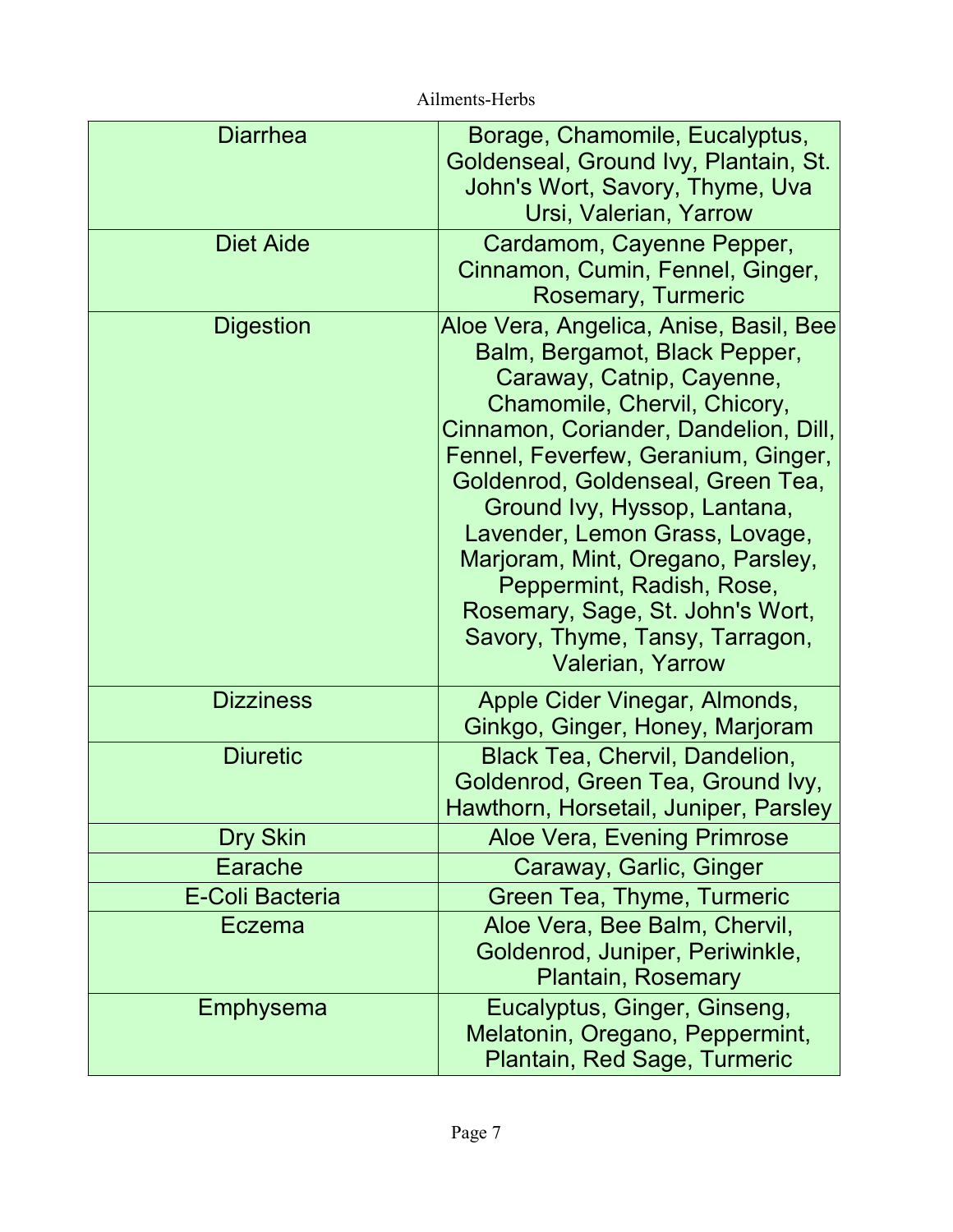Epilepsy Symptoms Erectile Dysfunction Conserver Ginseng **Exhaustion Expectorant** Eye Inflammation **Aloe Vera, Fennel, Periwinkle** Eye Fatigue **Cornflower**, Parsley Eye Pain Anise, Cornflower Eye Wash Facial Cleanser Facial Steam Fatigue Fever Reducer **Flatulence** Flea Repellent Burning Bush, Groundsel, Lily of the Valley, Mistletoe, Peony, Valerian Cinnamon,Goldenrod, Lavender, Valerian Anise, Chervil, Honey, Horehound, Hyssop, Rosemary, Savory Chervil, Chicory, Cornflower, Fennel, Goldenseal, Plantain Basil, Chamomile, Cinnamon, Calendula,Fennel, Mint, Rose Petals, Thyme, Turmeric, Witch Hazel Chamomile, Cornflower, Lavender, Lemon Balm, Peppermint, Rosemary Dandelion, Goldenrod, Peppermint, Periwinkle, Rosemary, Sage, Sandalwood, St John's Wort, Tarragon, Thyme Bee Balm,Borage, Calendula, Catnip, Cayenne, Chamomile, Echinacea, Elderflowers,Lantana, Lemon Balm, Oxalis, Plantain, Radish, Tansy, White Willow Bark, Yarrow Angelica, Anise, Basil, Bay, Bee Balm, Caraway, Chamomile, Coriander, Dill, Fennel, Feverfew, Lavender, Lovage, Mint, Oregano,Peppermint Tea, Sage, Savory, Tansy, Turmeric,Yarrow Eucalyptus, Fennel, Peppermint, Rosemary, Tea Tree Oil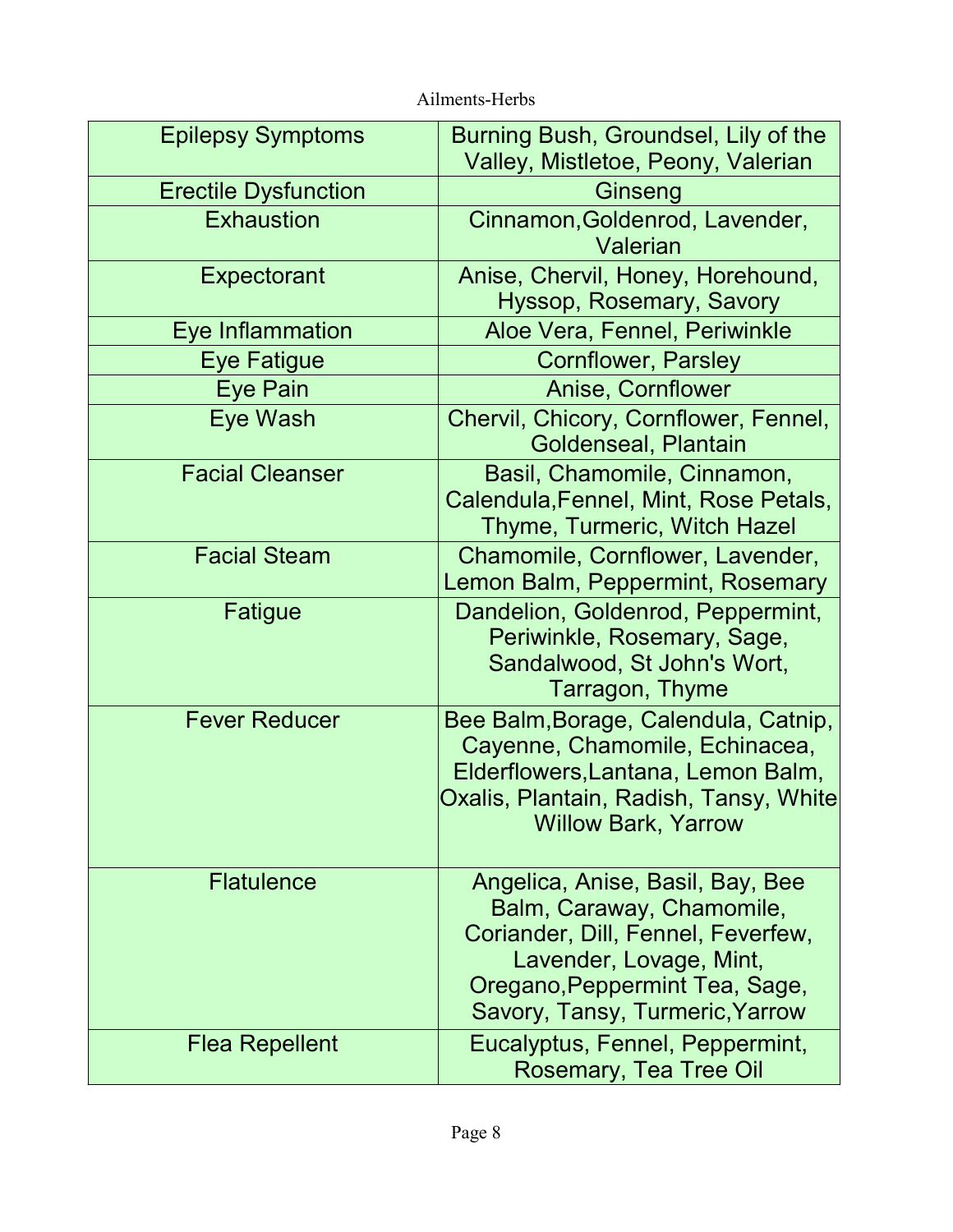| <b>Flu</b>              | <b>Black Tea, Calendula, Cloves,</b><br>Echinacea, Eucalyptus, Feverfew,<br>Garlic, Ginger, Goldenrod, Green Tea,<br>Ground Ivy, Lantana, Plantain,<br>Radish, St. John's Wort, Tarragon,<br><b>Turmeric</b> |
|-------------------------|--------------------------------------------------------------------------------------------------------------------------------------------------------------------------------------------------------------|
| <b>Freckles</b>         | Lemon Juice, Onion                                                                                                                                                                                           |
| <b>Frostbite</b>        | Aloe Vera, Cayenne                                                                                                                                                                                           |
| <b>Frustration</b>      | Ylang-Ylang                                                                                                                                                                                                  |
| Fungicide               | Aloe Vera, Baking Soda, Garlic,<br>Goldenseal, Lemongrass                                                                                                                                                    |
| <b>Gall Bladder</b>     | Apple Cider Vinegar, Dandelion,<br>Lavender, Peppermint Tea, Turmeric                                                                                                                                        |
| <b>Gall Stones</b>      | Apple Cider Vinegar, Dandelion,<br>Lysimachiae Herba, Milk Thistle,<br><b>Psyllium Husk</b>                                                                                                                  |
| Gas                     | Angelica, Anise, Basil, Bay, Bee<br>Balm, Caraway, Chamomile,<br>Coriander, Dill, Fennel, Feverfew,<br>Lavender, Oregano, Peppermint Tea,<br>Sage, Savory, Tansy, Turmeric,<br>Valerian                      |
| <b>Gastritis</b>        | Garlic, Plantain                                                                                                                                                                                             |
| <b>Glands Swollen</b>   | Astragalus, Cleavers, Dandelion,<br>Goldenseal, Oregano, Pot Marigold,<br><b>Purple Cornflower</b>                                                                                                           |
| Gout                    | Apple Cider Vinegar, Celery Seed,<br>Chervil, Chicory, Dandelion, Fennel,<br>Ginger, Milk Thistle Seed, Nettle Tea,<br>St. John's Wort, Tansy                                                                |
| <b>Hair Conditioner</b> | <b>Burdock Root, Chamomile, Comfrey</b><br>Leaf, Eucalyptus, Horsetail, Lavender,<br>Marshmallow Root, Oregano,<br>Peppermint, Rosemary, Sage, Thyme,<br>Yarrow                                              |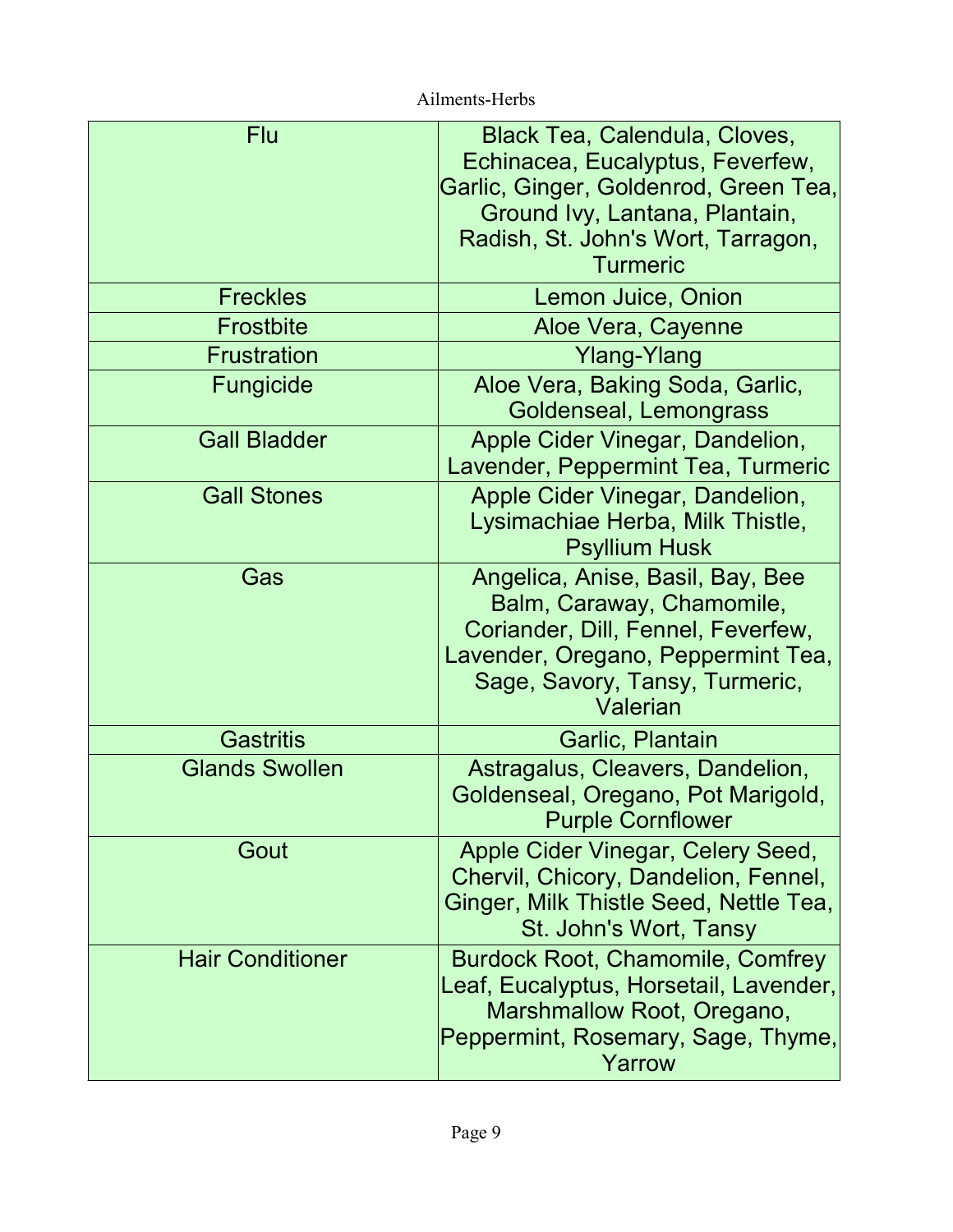| <b>Hair Coloring</b>            | Chamomile, Calendula, Hibiscus,<br>Rosemary, Sage                                                                                                                             |
|---------------------------------|-------------------------------------------------------------------------------------------------------------------------------------------------------------------------------|
| <b>Hair Highlighter</b>         | Calendula, Chamomile                                                                                                                                                          |
| <b>Hair Loss</b>                | Lavender, Onion, Rosemary,<br>Sandalwood, Thyme                                                                                                                               |
| Hangover                        | Cayenne, Ginkgo, Milk Thistle, Red<br><b>Ginseng Tea, Violet</b>                                                                                                              |
| <b>Hay Fever</b>                | Anise, Chamomile, Elderflower,<br>Ginger, Green Tea, Marjoram,<br>Peppermint, Plantain                                                                                        |
| Headache                        | Basil, Chamomile, Evening Primrose,<br>Lavender, Lovage, Marjoram,<br>Oregano, Peppermint, Periwinkle,<br>Poppy, Rose, Rosemary, Scented<br>Geranium, Thyme, Valerian, Violet |
| <b>Heart Strength</b>           | Cayenne, Cinnamon, Garlic, Ginseng,<br>Onion                                                                                                                                  |
| <b>Heartburn</b>                | Aloe Vera, Apple Cider Vinegar,<br>Bananas, Chamomile, Ginger, Honey,<br>Licorice, Turmeric                                                                                   |
| <b>Heart Disease Prevention</b> | Broccoli, Cardamom, Carrot,<br>Cayenne, Cinnamon, Curcumin,<br>English Pea, Garlic, Ginger, Green<br>Tea, Tomato                                                              |
| <b>Hemorrhoids</b>              | Aloe Vera, Chamomile, Coconut Oil,<br>Goldenrod, Gotu Kola, Ground Ivy,<br>Periwinkle, Plantain, St. John's Wort,<br>Turmeric, Uva Ursi, Yarrow                               |
| <b>Hepatitis</b>                | Aloe Vera, Artichoke, Astralagus,<br>Chamomile, Dandelion, Green Tea,<br><b>Milk Thistle</b>                                                                                  |
| <b>Herpes Sores</b>             | Aloe Vera, Bee Balm, Green Tea,<br>Hyssop, Lavender, Manuka Honey,<br>St. John's Wort, Tarragon, Tea Tree<br>Oil, Uva Ursi, Witch Hazel                                       |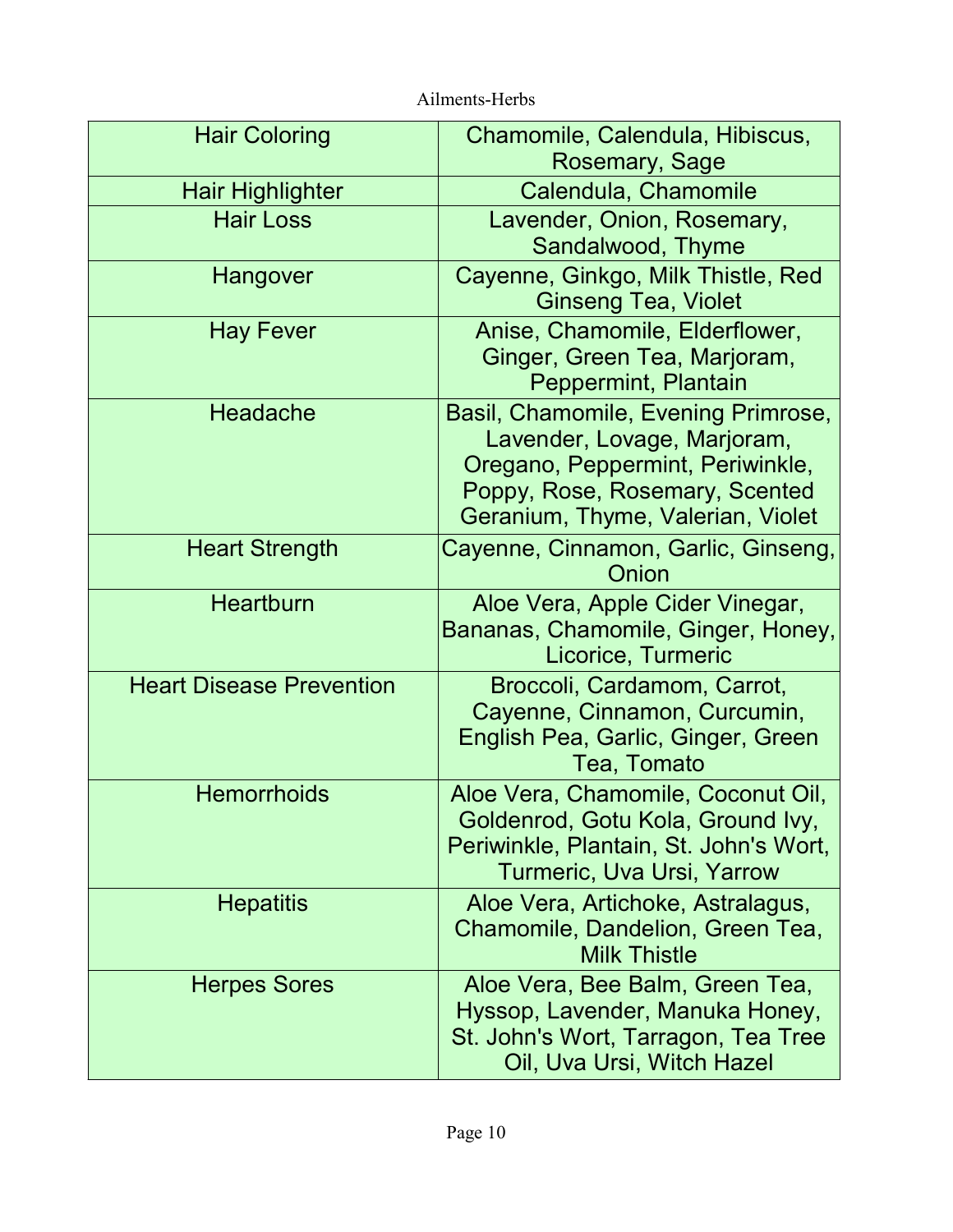| <b>Hiccups</b>                   | <b>Chamomile, Fennel, Peppermint</b>                                                                                                      |
|----------------------------------|-------------------------------------------------------------------------------------------------------------------------------------------|
| <b>HIV</b>                       | Aloe Vera, Green Tea                                                                                                                      |
| <b>Hoarseness</b>                | Apple Cider Vinegar, Eucalyptus,<br>Honey, Ginger Root, Peppermint,<br><b>Plantain, Slippery Elm</b>                                      |
| <b>Hodgkin's Disease</b>         | Periwinkle                                                                                                                                |
| <b>Hot Flashes</b>               | <b>Black Cohosh, Ginseng, Evening</b><br>Primrose, Kava, Red Clover,                                                                      |
| <b>Hyperactivity</b>             | Valerian                                                                                                                                  |
| <b>Hypertension</b>              | Chervil, Chives, Garlic, Green Tea,<br>Marjoram, Onion, Periwinkle, Plantain,<br><b>Tomato, Valerian Yarrow</b>                           |
| <b>Hysteria</b>                  | Chamomile, Ginseng, Lavender,<br>Marjoram, Tansy, Tarragon, Valerian                                                                      |
| <b>Immune System Increase</b>    | Astragalus, Black Cumin, Garlic,<br>Ginseng, Green Tea, Milk Thistle,<br><b>Snap Pea</b>                                                  |
| Impotence                        | Ginkgo, Panax Ginseng,                                                                                                                    |
| Indigestion                      | Aloe Vera, Bay, Bee Balm, Calendula,<br>Caraway, Cayenne, Chamomile,<br>Dandelion, Lantana, Lavender,<br>Savory                           |
| <b>Inflammation</b>              | <b>Frankincense</b>                                                                                                                       |
| Influenza                        | Cyprus, Pine                                                                                                                              |
| <b>Insect Bites &amp; Stings</b> | Aloe Vera, Bee Balm, Clary Sage,<br>Echinacea, Feverfew, Lantana,<br>Lavender, Lemon Balm, Parsley                                        |
| <b>Insect Repellent</b>          | Basil, Bee Balm, Catnip, Citronella,<br>Eucalyptus, Feverfew, Garlic,<br>Lavender, Lemon Balm, Lemongrass,<br><b>Marigold, Peppermint</b> |
| Insomnia                         | Anise, Camphor, Chamomile, Clary<br>Sage, Ginseng, Lavender, Neroli,<br>Poppy, St. John's Wort, Violet                                    |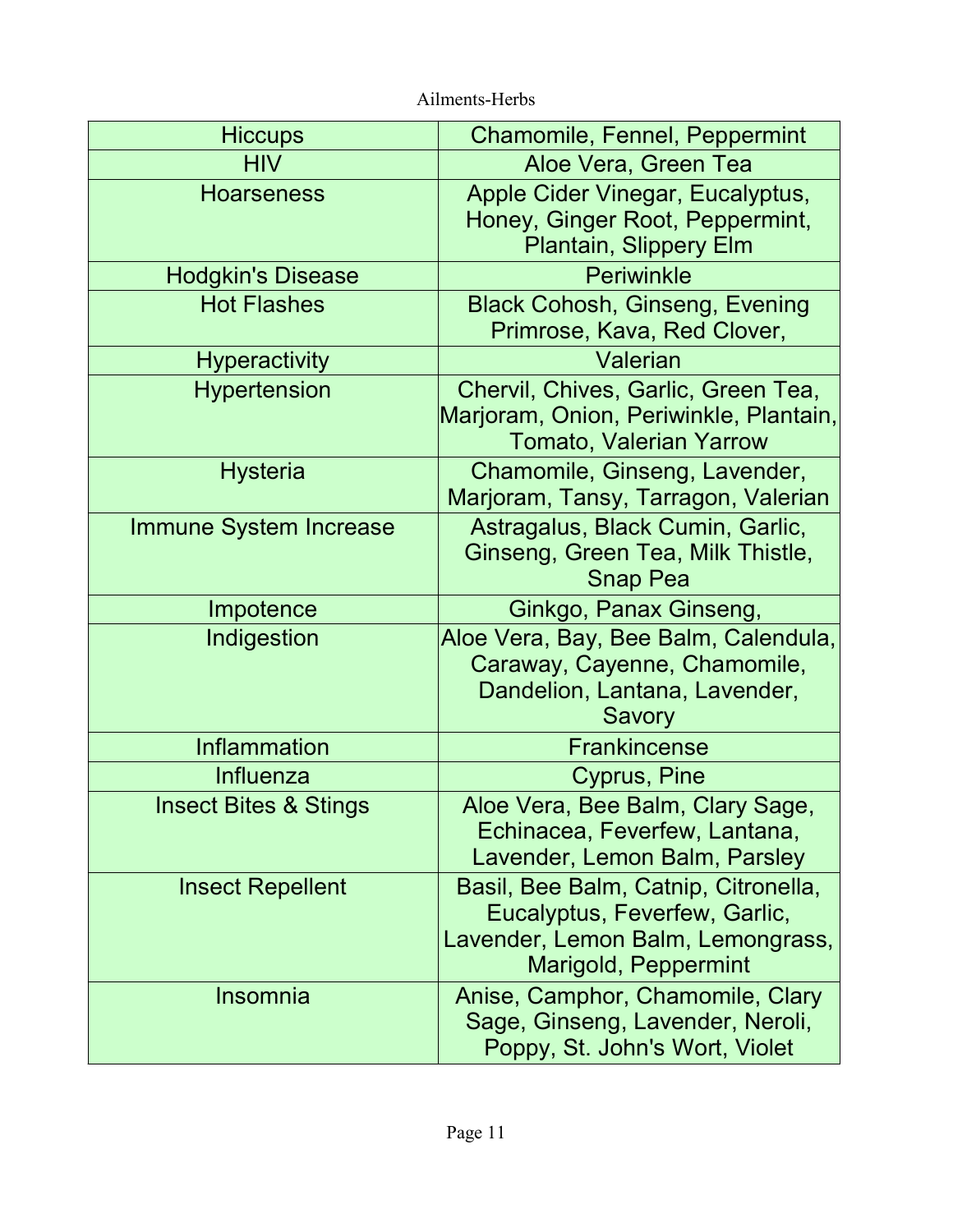| <b>Irritability</b>      | Chamomile, Hops, Lavender,<br>Peppermint, St. John's Wort, Valerian,<br><b>Evening Primrose</b>                                        |
|--------------------------|----------------------------------------------------------------------------------------------------------------------------------------|
| <b>Itching Skin</b>      | Aloe Vera, Calendula, Chickweed,<br>Evening Primrose, Garlic, Lavender,<br>Oregano, Peppermint                                         |
| Jaundice                 | <b>Chicory, Fennel, Parsley</b>                                                                                                        |
| <b>Joint Pain</b>        | Aloe Vera, Boswellia, Cat's Claw,<br>Eucalyptus, Ginger, Green Tea,<br>Lantana, Lavender, Mint, Thunder<br><b>God Vine, Turmeric</b>   |
| <b>Kidney Infection</b>  | Aloe Vera, Geranium, Ground Ivy,<br>Hydrangea, Pine, Uva Ursi                                                                          |
| <b>Kidney Stones</b>     | Apple Cider Vinegar, Celery Juice,<br>Chervil, Dandelion, Fennel,<br>Goldenrod, Hydrangea, Lemon Juice,<br>Parsley, Plantain, Uva Ursi |
| <b>Kidney Strengthen</b> | Coriander, Dandelion, Feverfew,<br>Ginseng, Gotu Kola, Ground Ivy,<br>Hydrangea, Lovage, Plantain, Tansy,<br><b>Uva Ursi, Yarrow</b>   |
| Laryngitis               | Apple Cider Vinegar, Cypress, Ginger<br>Root, Goldenrod, Thyme                                                                         |
| Laxative                 | Chamomile, Chicory, Dandelion,<br>Ginger, Plantain, Senna, Violet                                                                      |
| Lice                     | Anis, Cinnamon, Clove, Eucalyptus,<br>Lavender, Neem, Parsley, Tea Tree<br>Oil, Thyme                                                  |
| <b>Lips Cracked</b>      | Calendula, Chamomile, Goldenseal,<br>Plantain                                                                                          |
| <b>Liver Problems</b>    | Aloe Vera, Chicory, Dandelion,<br>Geranium, Ginseng, Fennel,<br>Lavender, Yarrow                                                       |
| <b>Lower Back Pain</b>   | Ginseng, Kava, Lemongrass, St.<br>John's Wort, Valerian                                                                                |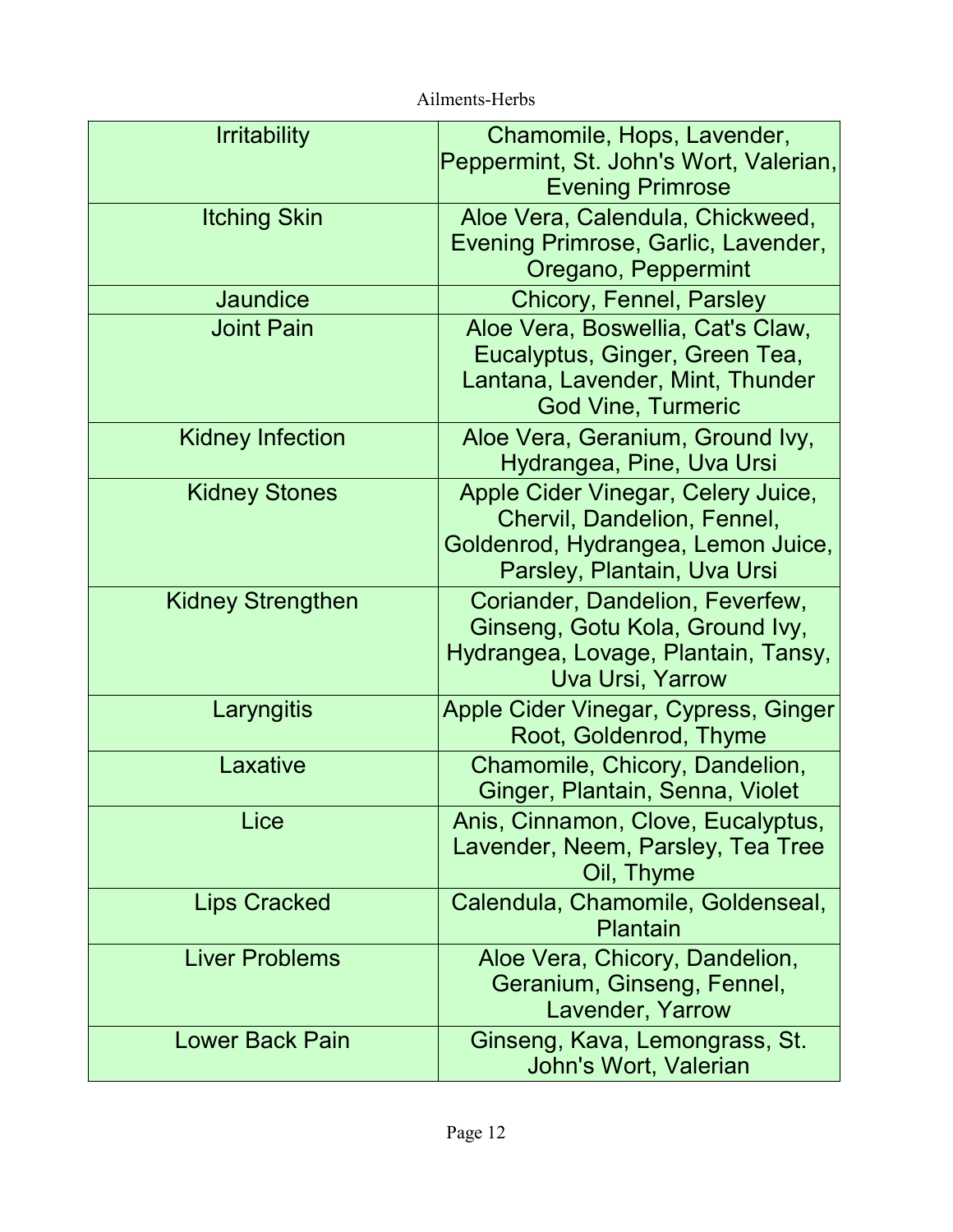| <b>Low Blood Pressure</b>                           | <b>Sage</b>                                                                                            |
|-----------------------------------------------------|--------------------------------------------------------------------------------------------------------|
| <b>Lungs Strength</b>                               | Bergamot, Cedarwood, Ginseng,<br><b>Green Tea</b>                                                      |
| Lupus                                               | Apple Cider Vinegar, Basil, Coconut<br>Oil, Evening Primrose, Flaxseed,<br>Ginger, Green Tea, Turmeric |
| <b>Macular Degeneration</b>                         | Ginkgo                                                                                                 |
| <b>Memory</b>                                       | Basil, Ginkgo, Ginseng, Rosemary                                                                       |
| Menopause                                           | Fennel, Periwinkle, Purple Sage                                                                        |
| <b>Menstruation Cramps</b>                          | <b>Chamomile, Evening Primrose,</b><br>Feverfew, Mint, St. John's Wort,<br>Tarragon, Turmeric, Yarrow  |
| <b>Menstruation Regulate</b>                        | Evening Primrose, Lemon Balm,<br>Periwinkle, Plantain, St. John's Wort,<br><b>Uva Ursi</b>             |
| <b>Migraines</b>                                    | Butterbur, Caffeine, Coriander Seed,<br>Feverfew, Ginger, Lavender,<br>Peppermint, Valerian, Willow    |
| <b>Mood Strength</b>                                | Bee Balm, Ginkgo, Lavender                                                                             |
| <b>Mouth Ulcers or Sores</b>                        | Clove, Lavender, Oxalis, Periwinkle,<br>Sage                                                           |
| <b>Mouthwash</b>                                    | Echinacea, Goldenseal, Lavender,<br>Marjoram, Myrrh, Neem, Oregano,<br>Plantain, Thyme                 |
| <b>Multiple Sclerosis Symptoms</b><br><b>Relief</b> | Ginkgo, Turmeric, Valerian                                                                             |
| <b>Muscle Aches</b>                                 | Eucalyptus, Ginger, Hydrangea, Kava,<br>Lavender, Oregano, St John's Wort,<br>Valerian                 |
| <b>Muscle Cramps</b>                                | Cyprus, Feverfew, Hydrangea,<br>Lavender, Marjoram, Valerian                                           |
| <b>Muscle Pain</b>                                  | Arnica, Bromelain, Devil's Claw,<br>Eucalyptus, Ginger, Turmeric                                       |
| <b>Muscle Stiffness</b>                             | <b>Chamomile, Eucalyptus</b>                                                                           |
| <b>Muscle Tone</b>                                  | Lemongrass                                                                                             |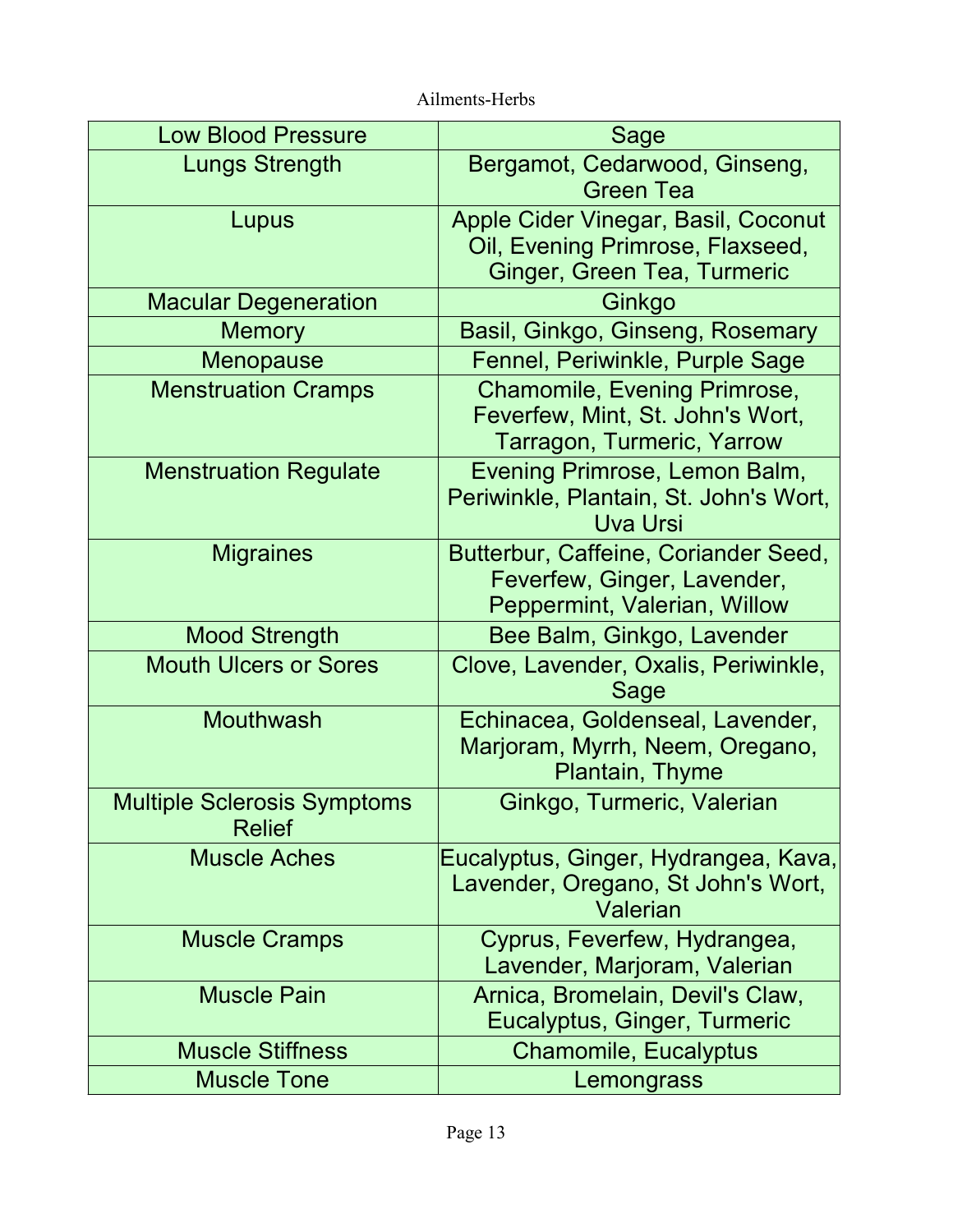| <b>Muscle Weakness</b>       | Valerian                                                                                          |
|------------------------------|---------------------------------------------------------------------------------------------------|
| <b>Muscular Sclerosis</b>    | Chamomile, Dandelion, Ginger,<br>Ginkgo, Evening Primrose, Valerian                               |
| <b>Nausea</b>                | Bee Balm, Fennel, Ginger, Mint,<br>Sandalwood                                                     |
| <b>Nephritis</b>             | <b>Uva Ursi</b>                                                                                   |
| <b>Nerve Pain</b>            | St. John's Wort                                                                                   |
| <b>Nervousness</b>           | Bee Balm, Coriander, Lavender,<br>Valerian                                                        |
| Neuralgia                    | Clove, Eucalyptus, Lemongrass,<br>Melissa, St. John's Wort                                        |
| <b>Pain Killer</b>           | Capsaicin, Cloves, Feverfew, Ginger,<br>Lavender, Peppermint, Poppy,<br>Rosemary, St. John's Wort |
| <b>Pancreas Strength</b>     | Calendula, Dandelion, Ginseng,<br>Lemons, Licorice Root, Uva Ursi                                 |
| <b>Panic Attacks</b>         | Ashwagandha, Chamomile, Kava,<br>Lavender, Lemon Balm, Valerian                                   |
| <b>Peripheral Neuropathy</b> | Cayenne Pepper, Evening Primrose,<br>Ginkgo, St. John's Wort, Valerian                            |
| Perspiration                 | Calendula, Chamomile, Sage,<br>Valerian                                                           |
| <b>Pink Eye</b>              | Aloe Vera, Chamomile, Goldenrod,<br>Goldenseal, Plantain Leaf                                     |
| <b>Pleurisy</b>              | Chervil, Garlic, Honey, Pleurisy Root<br>Tea, Rosehips, Turmeric, Yarrow                          |
| <b>PMS</b>                   | Evening Primrose, Ginger, Ginkgo,<br>Feverfew, Plantain, St. John's Wort                          |
| Pneumonia                    | Eucalyptus, Ginger, Peppermint,<br><b>Turmeric</b>                                                |
| Poison Ivy                   | Aloe Vera, Plantain                                                                               |
| <b>Prostate Enlarged</b>     | Evening Primrose, Hydrangea, Saw<br>Palmetto, Uva Ursi                                            |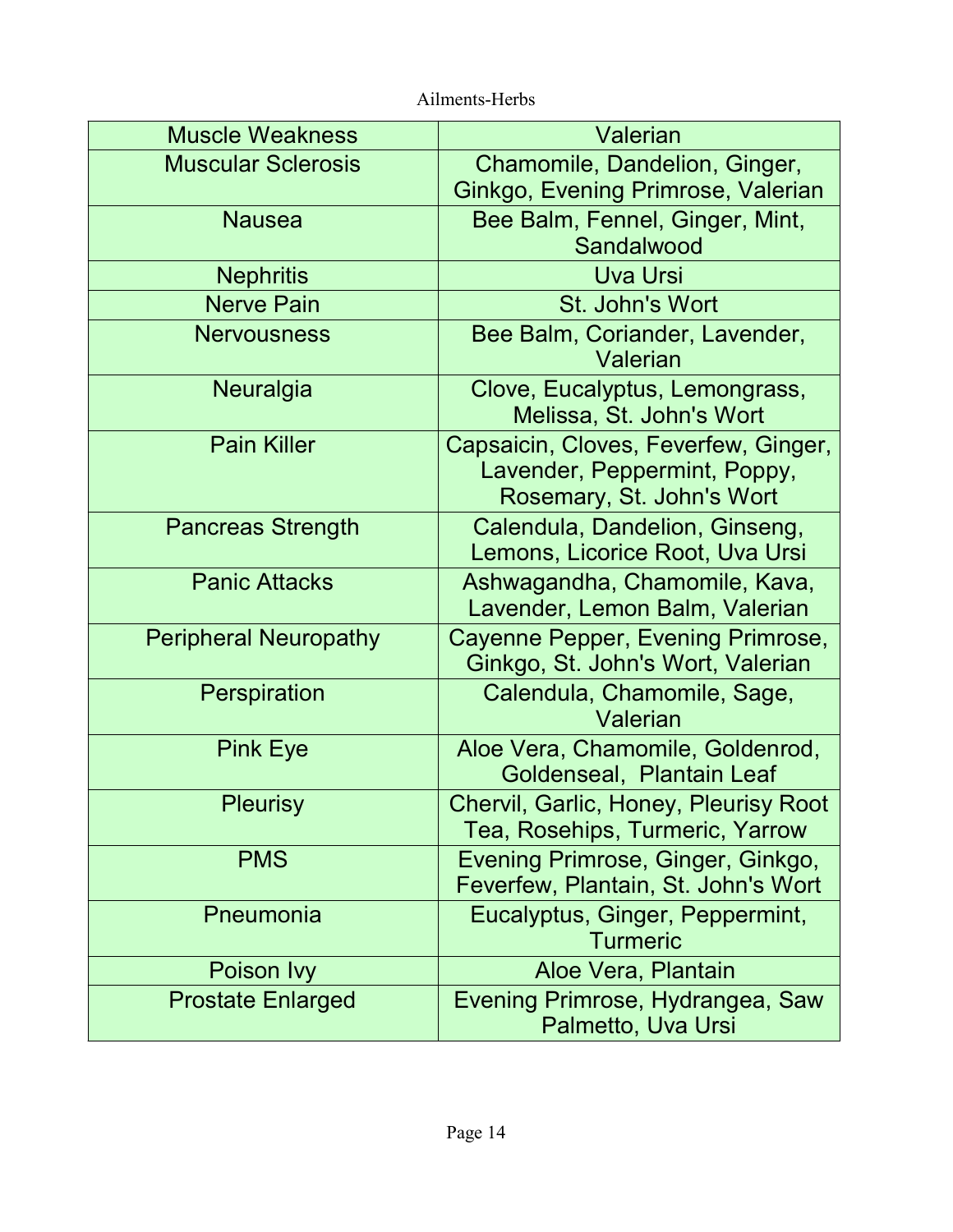| <b>Psoriasis</b>                                 | Aloe Vera, Apple Cider Vinegar,<br>Capsaicin, Dead Sea Salts, Oats,<br>Oregon Grape, Tea Tree Oil, Turmeric                                                                                                                                                                                                            |
|--------------------------------------------------|------------------------------------------------------------------------------------------------------------------------------------------------------------------------------------------------------------------------------------------------------------------------------------------------------------------------|
| <b>Psychoactive</b>                              | Catnip                                                                                                                                                                                                                                                                                                                 |
| <b>Rashes</b>                                    | Aloe Vera, Bay, Borage, Calendula,<br>Chamomile, Evening Primrose,<br>Lavender, Oxalis, Savory, Tarragon,<br>Yarrow                                                                                                                                                                                                    |
| <b>Respiratory Distress or Infection</b>         | Angelica, Anise, Basil, Benzoin,<br>Borage, Camphor, Chamomile, Clove,<br>Eucalyptus, Frankincense, Hyssop,<br>Garlic, Horehound, Jasmine, Juniper,<br>Lantana, Lemon, Lobelia, Melissa,<br>Pine, Sage, Sandalwood, Tea Tree,<br>Thyme, Marjoram, Radish, Rosemary,<br><b>Violet</b>                                   |
| <b>Raynaud's Syndrome</b>                        | Cayenne, Dong Quai, Ginger, Ginkgo,<br>Ginseng, Hawthorn, Horse Chestnut                                                                                                                                                                                                                                               |
| <b>Rheumatism/Rheumatoid</b><br><b>Arthritis</b> | Aloe Vera, Bay, Boswellia, Cat's Claw,<br>Cayenne, Chicory, Coriander,<br>Evening Primrose, Eucalyptus,<br>Feverfew, Ginger, Goldenrod, Green<br>Tea, Ground Ivy, Lantana, Lavender,<br>Lemongrass, Marjoram, Oregano,<br>Plantain, St. John's Wort, Tansy,<br>Thunder God Vine, Turmeric,<br>Valerian, Violet, Yarrow |
| Rosacea                                          | Aloe Vera, Ginger, Honey, Turmeric                                                                                                                                                                                                                                                                                     |
| <b>Scabies</b>                                   | Aloe Vera, Lantana, Neem, Tea Tree,<br>Thyme, Turmeric                                                                                                                                                                                                                                                                 |
| <b>Scalds</b>                                    | Aloe Vera, Lavender                                                                                                                                                                                                                                                                                                    |
| <b>Scars</b>                                     | Aloe Vera, Hyssop, Plantain                                                                                                                                                                                                                                                                                            |
| <b>Sciatica</b>                                  | Lemongrass, St. John's Wort,<br>Valerian                                                                                                                                                                                                                                                                               |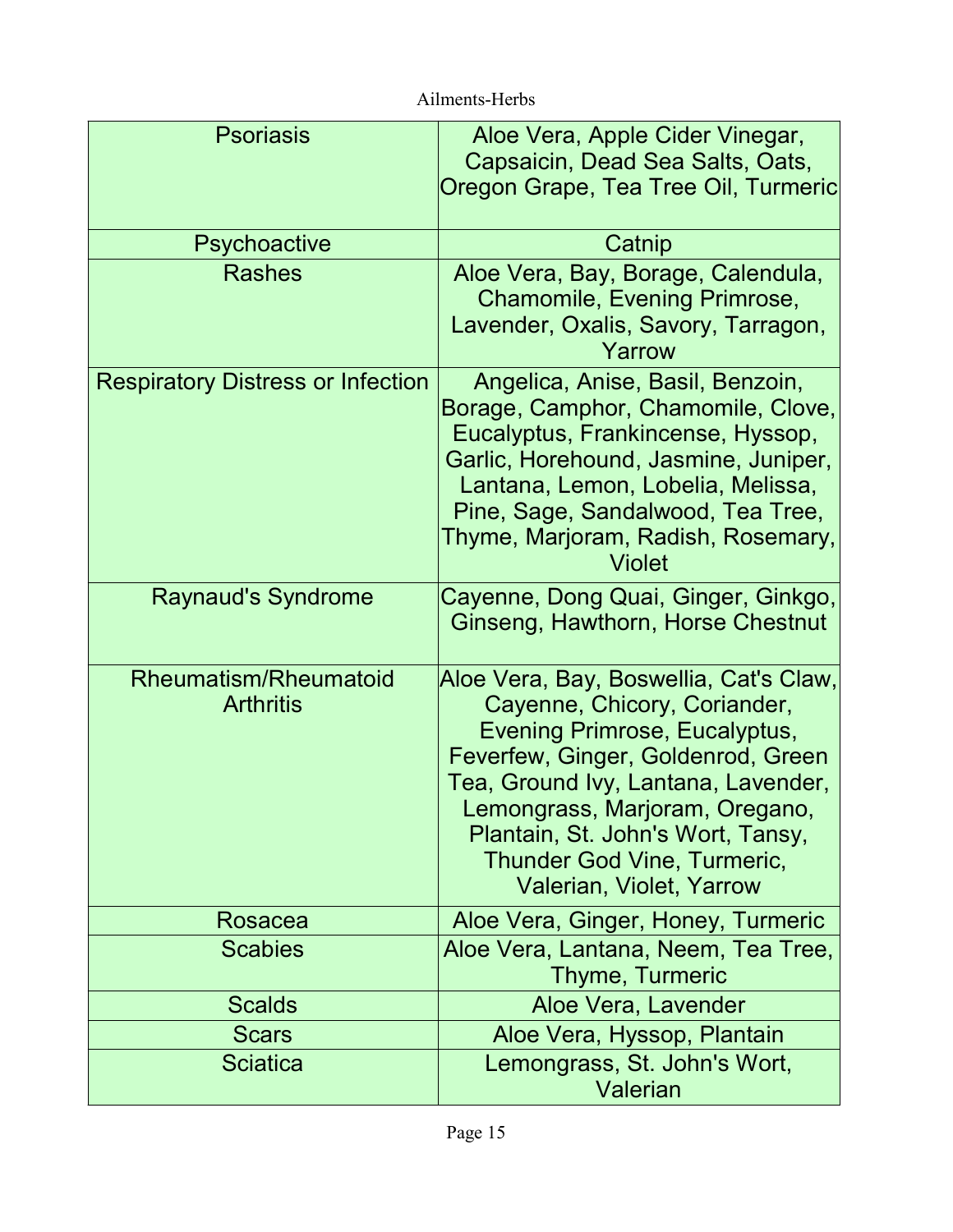| Scleroderma                        | Evening Primrose, Gotu Kola,<br><b>Turmeric</b>                                                                                                                            |
|------------------------------------|----------------------------------------------------------------------------------------------------------------------------------------------------------------------------|
| <b>Scrapes</b>                     | Bee Balm, Calendula, Cornflower,<br>Eucalyptus, Garlic, Goldenseal, Green<br>Tea, Hyssop, Lantana, Lavender,<br>Lemon Balm, Lemongrass, Oxalis,<br><b>Uva Ursi, Yarrow</b> |
| <b>Sedative</b>                    | Bee Balm, Borage, Catnip, Lavender,<br>Lemon Balm, Poppy, Saffron, Valerian                                                                                                |
| <b>Sex Drive Enhance</b>           | <b>Ginkgo, Savory Summer</b>                                                                                                                                               |
| <b>Sex Drive Reduce</b>            | <b>Savory Winter</b>                                                                                                                                                       |
| <b>Shingles</b>                    | Aloe Vera, Echinacea, Green Tea,<br>Lemon Balm, Oregano, St. John's<br>Wort, Valerian                                                                                      |
| <b>Shortness of Breath</b>         | Ginger, Ginseng                                                                                                                                                            |
| <b>Sinus Clogged</b>               | <b>Goldenseal, Ground Ivy</b>                                                                                                                                              |
| <b>Sinusitis</b>                   | Chamomile, Ground Ivy, Marjoram,<br>Pine, Plantain                                                                                                                         |
| <b>Skin Irritations</b>            | Bee Balm, Benzoin, Chamomile,<br>Geranium, Ground Ivy, Lavender,<br>Lovage, Oxalis, Peppermint, Plantain,<br>Rose, Sage                                                    |
| <b>Skin Eruptions</b>              | Bay, Borage, Chamomile, Chicory,<br>Clove, Cornflower, Garlic, Juniper,<br>Lantana, Lavender, Myrrh, Savory<br>Summer, Tansy, Tarragon, Violet                             |
| <b>Skin Pores Unclog</b>           | Lemongrass, Yarrow                                                                                                                                                         |
| <b>Skin Ulcers</b>                 | Echinacea, Lantana, Lavender,<br><b>Plantain</b>                                                                                                                           |
| <b>Skin Freshener</b>              | <b>Chervil, Yarrow</b>                                                                                                                                                     |
| <b>Sleep Aide</b>                  | Bee Balm, Lavender, Valerian                                                                                                                                               |
| <b>Sluggishness</b>                | <b>Dandelion</b>                                                                                                                                                           |
| <b>Small Intestines Strengthen</b> | <b>Uva Ursi</b>                                                                                                                                                            |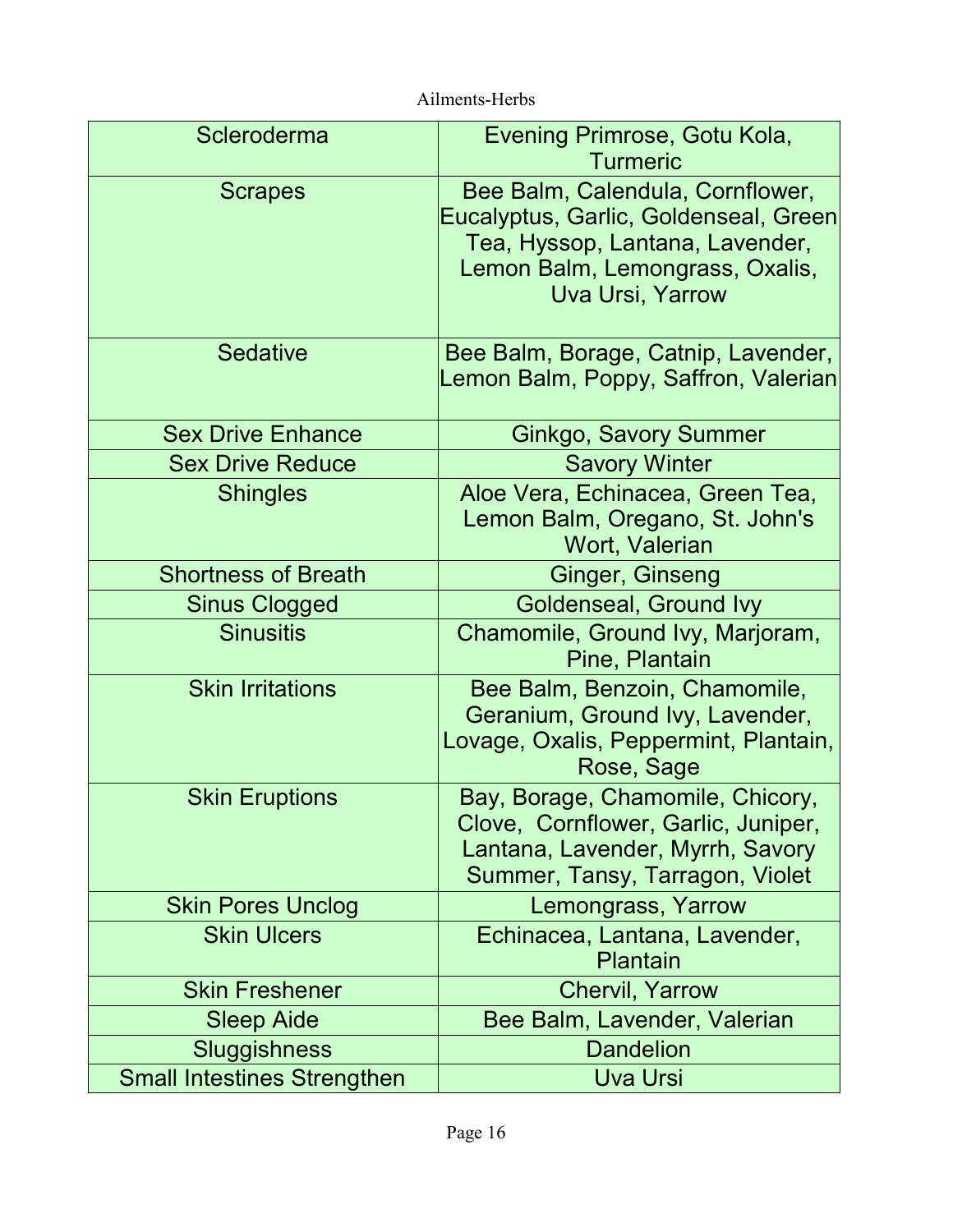| <b>Smoke Cessation</b>              | Plantain                                                                                                                                                                |
|-------------------------------------|-------------------------------------------------------------------------------------------------------------------------------------------------------------------------|
| <b>Snakebite</b>                    | Lantana, Plantain                                                                                                                                                       |
| <b>Sores</b>                        | Aloe Vera, Bee Balm, Dandelion,<br>Eucalyptus, Garlic, Goldenrod,<br>Ground Ivy, Horehound, Lavender,<br>Lemon Balm, Oregano, Sage, Thyme,<br>Rosemary, Violet, Yarrow  |
| <b>Sore Throat</b>                  | Bee Balm, Cayenne, Clary Sage,<br>Echinacea, Eucalyptus, Garlic,<br>Ginger, Goldenrod, Goldenseal,<br>Honey, Hyssop, Lantana, Lemon,<br>Periwinkle, Sage, Savory Summer |
| <b>Spleen</b>                       | Dandelion, Ginseng, Uva Ursi                                                                                                                                            |
| <b>Splinters Draw Out</b>           | Plantain                                                                                                                                                                |
| <b>Sprains</b>                      | Bay, Borage, Cayenne, Hydrangea,<br>Lavender, Lemongrass, Marjoram,<br>Plantain, Tansy                                                                                  |
| <b>Stamina</b>                      | Ginkgo, Ginseng                                                                                                                                                         |
| <b>Strep Throat</b>                 | Garlic                                                                                                                                                                  |
| <b>Stomach Ache</b>                 | <b>Dandelion</b>                                                                                                                                                        |
| <b>Stomach Cramps</b>               | Basil, Bee Balm, Calendula,<br>Chamomile, Echinacea, Mint,<br>Tarragon, Valerian, Yarrow                                                                                |
| <b>Stomach Ulcers</b>               | Aloe Vera, Garlic, Scented Geranium                                                                                                                                     |
| <b>Stress</b>                       | Ginseng, Lavender, Rose, Valerian                                                                                                                                       |
| <b>Stroke Prevent/Reduce Damage</b> | Carrot, English Pea, Green Tea                                                                                                                                          |
| <b>Sty</b>                          | Aloe Vera                                                                                                                                                               |
| <b>Sunburn</b>                      | Aloe Vera, Lavender, St. John's Wort                                                                                                                                    |
| <b>Swelling</b>                     | Borage, Cayenne, Chicory, Oregano,<br>Parsley, Plantain                                                                                                                 |
| <b>Teething Pain Babies</b>         | Chamomile                                                                                                                                                               |
| <b>Tendinitis</b>                   | Lemongrass                                                                                                                                                              |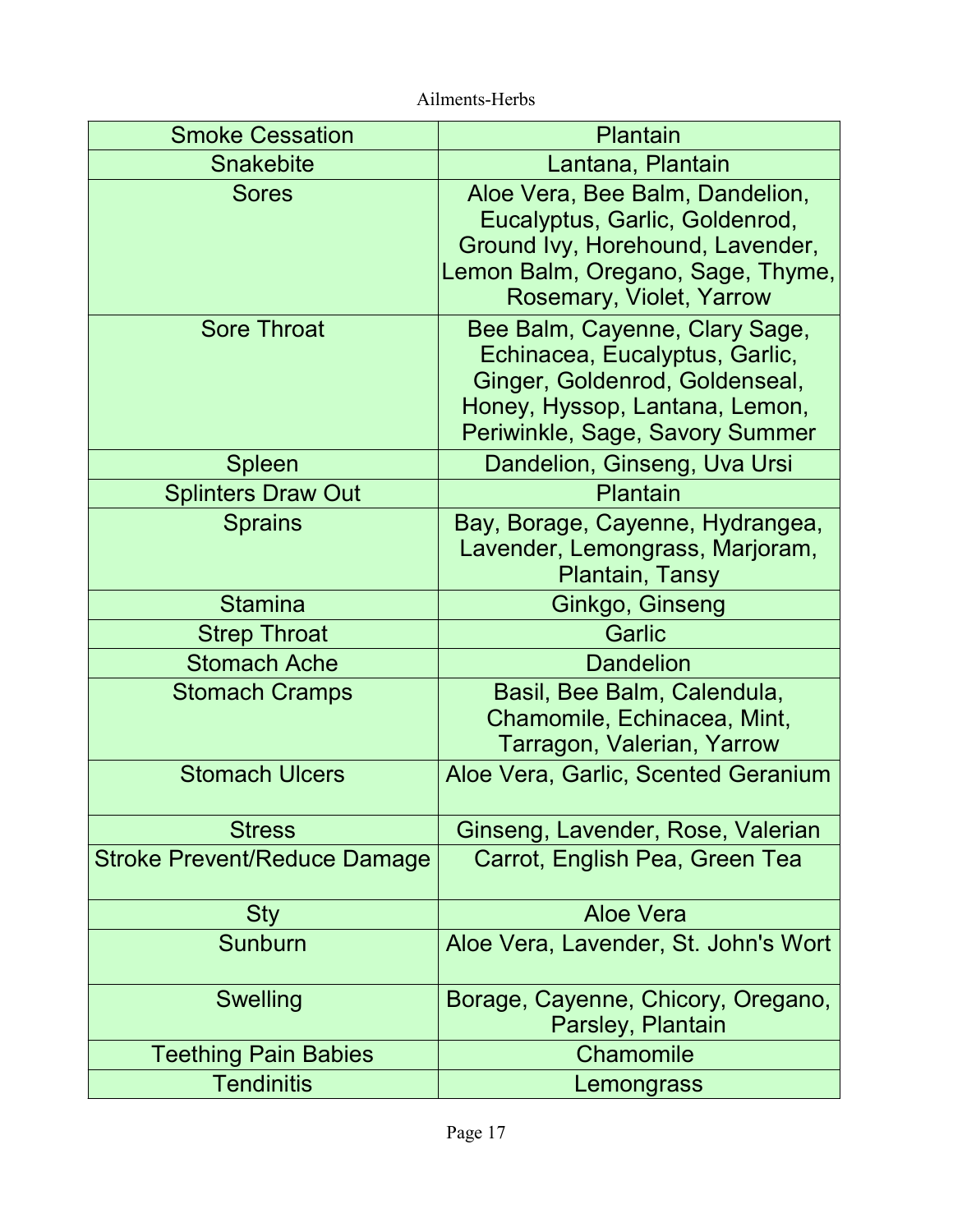| <b>Tension</b>                  | Bee Balm, Lavender, Valerian                                                                                                                                                                                             |
|---------------------------------|--------------------------------------------------------------------------------------------------------------------------------------------------------------------------------------------------------------------------|
| <b>Thumb Sucking</b>            | Valerian                                                                                                                                                                                                                 |
| <b>Tinnitus</b>                 | Ginkgo, Ground Ivy, Periwinkle                                                                                                                                                                                           |
| <b>Tonic General</b>            | <b>Dandelion</b>                                                                                                                                                                                                         |
| <b>Toothache</b>                | Cayenne, Garlic, Marjoram, Oregano,<br>Poppy, Tarragon                                                                                                                                                                   |
| <b>Tooth Decay</b>              | <b>Green Tea</b>                                                                                                                                                                                                         |
| <b>Tranquilizers</b>            | <b>Periwinkle</b>                                                                                                                                                                                                        |
| <b>Travel Sickness</b>          | Peppermint                                                                                                                                                                                                               |
| <b>Tumors</b>                   | <b>Periwinkle</b>                                                                                                                                                                                                        |
| <b>Ulcers</b>                   | Eucalyptus, Garlic, Lantana, Plantain,<br>St. John's Wort, Valerian                                                                                                                                                      |
| <b>Upset Stomach</b>            | Aloe Vera, Angelica, Anise, Basil,<br>Caraway, Catnip, Cayenne,<br>Chamomile, Chervil, Chicory,<br>Coriander, Lavender, Marjoram, Mint,<br>Oregano, Parsley, Rosemary, Sage,<br>Savory Summer, Thyme, Tansy,<br>Tarragon |
| <b>Urinary Problems</b>         | Calendula, Echinacea, Hydrangea,<br>Oregano, Uva Ursi                                                                                                                                                                    |
| <b>Urinary Tract Infections</b> | Hydrangea, Oxalis, Uva Ursi, Yarrow                                                                                                                                                                                      |
| <b>Urticaria</b>                | <b>Aloe Vera</b>                                                                                                                                                                                                         |
| <b>Uterine Cramps</b>           | <b>Valerian</b>                                                                                                                                                                                                          |
| <b>Varicose Veins</b>           | St. John's Wort                                                                                                                                                                                                          |
| Vertigo                         | Ginkgo                                                                                                                                                                                                                   |
| <b>Virus Prevention</b>         | Garlic, Lemon Balm, Tarragon                                                                                                                                                                                             |
| Vomiting                        | Basil, Bee Balm, Chamomile, Mint                                                                                                                                                                                         |
| <b>Warts</b>                    | Aloe Vera, Dandelion, Garlic, Onion                                                                                                                                                                                      |
| <b>Wasp Stings</b>              | Lavender, Periwinkle, Savory Summer                                                                                                                                                                                      |
| Wheezing                        | <b>Feverfew, Ginseng</b>                                                                                                                                                                                                 |